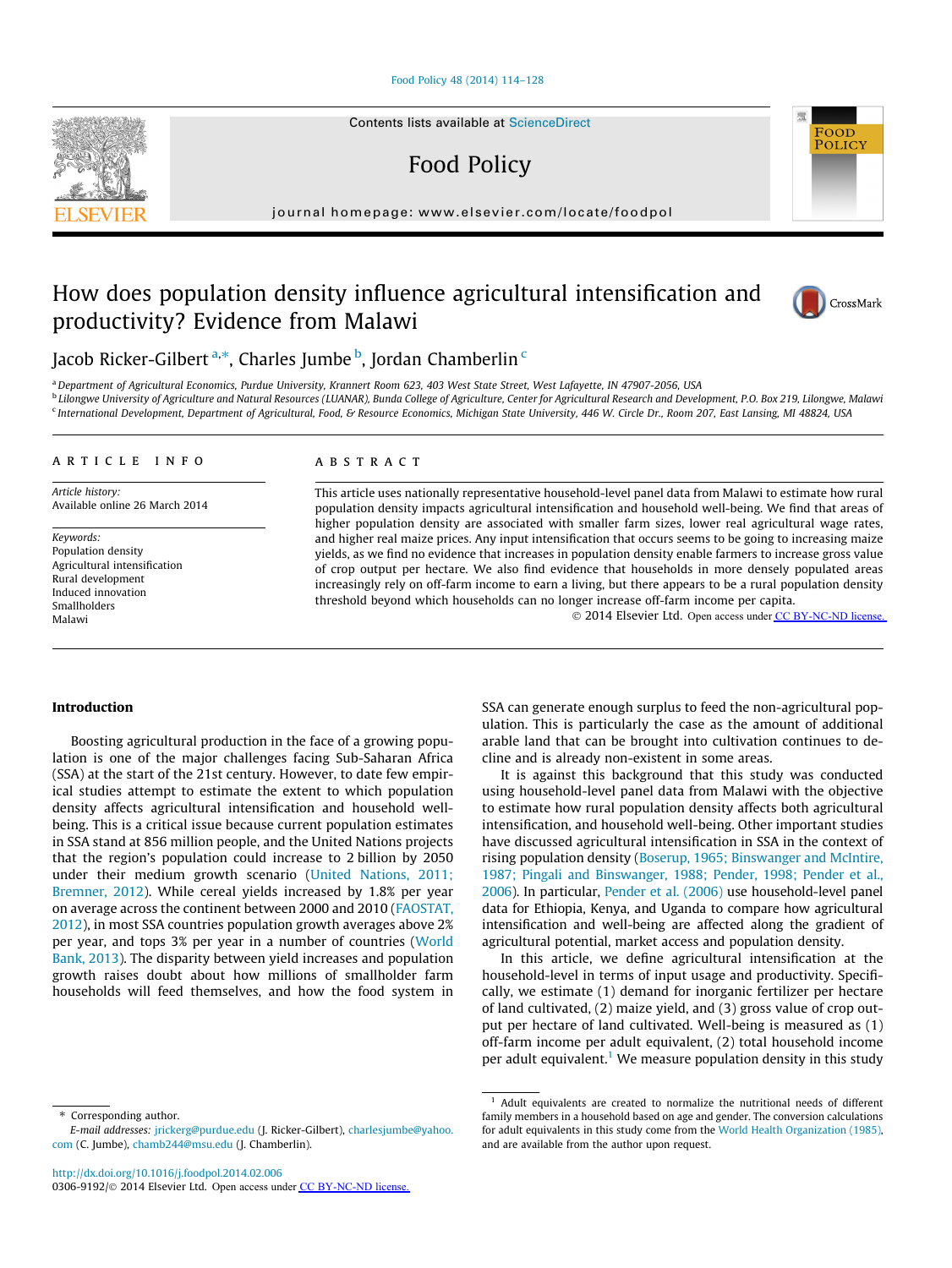as persons per square kilometer of land using population estimates from the Global Rural Urban Mapping Project (GRUMP), available from the International Food Policy Research Institute (IFPRI) website ([http://www.ifpri.org/dataset/global-rural-urban-mapping-project](http://www.ifpri.org/dataset/global-rural-urban-mapping-project-grump) $grump$ ).<sup>2</sup>

Malawi is an ideal case study because it is a densely populated country with an estimated 15 million people, whereby 85% of the population lives in rural areas and derives its livelihood from agriculture. There is a substantial regional variation in population density, with the majority of the population concentrated in the central and southern regions, while the north remains sparsely populated. It is estimated that Malawi's population will reach 20.8 million by 2020 [\(NSO, 2008](#page-14-0)). As Malawi has little room for expanding area under cultivation, agricultural production must intensify in order to produce enough food for the growing population. $3,4$ 

In this study we empirically test [Boserup's \(1965\)](#page-13-0) hypothesis that increasing population density leads to increased input use per unit of land, and increased production per unit of land as farmers move successively from long fallow to short fallow, to annual cropping, and finally to multiple cropping cycles per year. The related induced innovation hypothesis predicts that as population grows, farmers will substitute away from labor saving practices like slash and burn agriculture and long follow, and adopt labor and capital intensive practices such as inorganic fertilizer and hybrid seed which maximize output per unit of land [\(Hayami and Ruttan, 1971\)](#page-13-0).

Critically, this article also tests whether or not there is a population density threshold beyond which the Boserupian and induced innovation hypotheses do not apply, as farmers are no longer able to intensify production through using modern inputs. Intensification will not proceed beyond the point at which its marginal cost exceeds the marginal returns. Even in high density areas, marginal returns to purchased inputs may be insufficient to rationalize their use. This may be especially true in high-density areas of longstanding continuous cultivation where soil degradation (particularly diminished soil organic matter) may have given rise to poor responsiveness to inorganic fertilizer applications [\(Drechsel et al.,](#page-13-0) [2001](#page-13-0)). Given limited access to technology and capital faced by many smallholders, such limits may be further accentuated by high fixed costs of new technology discovery and adoption. Inability to intensify will lead to lower incomes, assets and lack of credit availability, which makes it difficult for farmers to purchase modern inputs and increase yields and farm output. The existence of thresholds raises the question of whether or not structural transformation in Africa may decelerate, or break down altogether, as rural densities approach critical levels.

In this study we hypothesize that population density affects agricultural intensification and household well-being through both direct and indirect channels. The direct effects come through supply and demand forces such as increased information flow, development of markets and institutions, and reductions in transaction costs that may occur as a result of increased population density. [McMillan et al. \(2011\)](#page-14-0) show that communities with high population density in Burkina Faso have more developed formal and informal institutions than areas of low population density. [Pender](#page-14-0) [\(1998\)](#page-14-0) introduces a neo-classical growth model to the issue of population density, and finds that increasing population leads to the development of markets, and institutions, along with the substitution of natural capital for man-made capital.

The indirect channels through which population density affects agriculture and household well-being come from its effect on landholding, agricultural wage rates, and output prices. Landholding, wage rates and prices then in turn directly affect agricultural intensification, and household well-being. Since land markets are very thin and underdeveloped in Malawi and in most of SSA, we would expect to see the impact of population growth reflected in household landholding, rather than through land prices.<sup>5</sup> Ex ante, population growth should lead to smaller farm sizes, as land gets divided over time and as households move from long fallow, to short fallow, to annual cropping, to multiple cropping cycles per year, as hypothesized by Boserup. We would also expect that agricultural wage rates will decline in areas of high population density, as the number of workers increases relative to the amount of land, as predicted by the induced innovation hypothesis. The relationship between declining wage rates and rising population density will certainly depend on the extent to which rural agricultural markets are integrated with local non-farm markets and urban labor markets. In addition, in a closed economy with limited land we would expect to see rising population lead to rising prices for staple crops like maize, as more and more people compete for food. Conversely, in a small open economy higher population density may not affect food prices (other than perhaps in the short run), as food can be brought in from elsewhere to meet demand, other things being equal.

Data used to measure the effect of population density on agricultural production and household well-being in this analysis come from three main sources. First, we use three waves of nationally representative household-level panel data collected between 2003 and 2009 by Malawi's National Statistical Office. Second, we use Geographic Information Systems (GIS) data to construct village-level estimates of population density, elevation and agricultural productivity factors in Malawi. Third, we compliment the quantitative data with qualitative information on population growth and its impact on agriculture and livelihoods, from focus group discussions conducted across Malawi during October 2011.

In this study we recognize that population density may be endogenous in our models of agricultural intensification and household well-being. We deal with the potential endogeneity of population density by first including a rich set of explanatory variables that control for household characteristics, market access, and agro-ecological potential. Second we use the correlated random effects estimator (CRE) to control for potential correlation between population density and the unobserved time-constant factors that affect our outcomes of interest. Nevertheless, as with any study using observational data on household behaviour, assuming direct causality from our results must be treated with caution.

Results from our analysis demonstrate that in Malawi areas of high rural population density are associated with a reduction in farm sizes, lower real agricultural wage rates, and higher real

<sup>2</sup> We use GRUMP rather than AfriPop data (as used by other case studies in this special issue) because in the case of Malawi, the spatial resolution of the input data is much better for GRUMP. GRUMP uses population data from 9219 Enumeration Areas (about 3  $km<sup>2</sup>$  on average), whereas AfriPop uses input data from just 253 Traditional Authorities. While the input data for GRUMP are from 1998 and the input data for AfriPop are from 2008, we felt that the benefits of increased spatial resolution of input statistics were greater than having more recent input data. In addition, since the first year of our data was collected in 2003 it makes sense to have population estimated based on an ex ante rather than ex post estimate. In practice, however, this probably matters little, since the 2010 projections vary little between the AfriPop and GRUMP datasets for the villages in our study.

 $3$  For nearly a decade, the Government of Malawi has been implementing the farm input support program (FISP) to mainly boost maize and tobacco production. The presence of a large-scale input subsidy program is an example of an important institutional reform that can impact intensification, and well-being. Fortunately with our data, we are able to control for the input subsidy program's possible effect of the outcomes of interest in this article.

<sup>&</sup>lt;sup>4</sup> Malawi's annual population growth rate is estimated to be 2.9% [\(World Bank,](#page-14-0) [2013](#page-14-0)).

 $5$  The vast majority of land in Malawi is held under customary tenure, with only a very small percentage being leased or owned by farmers ([National Statistical Office,](#page-14-0) [2011](#page-14-0)). While antecdotal evidence suggests that land sale transactions are rare, there is evidence to suggest that land rental markets in Malawi are fairly active. For example, the data used in this analysis indicate that in the 2008/09 rainy season 24% of respondents either rented out or rented in land.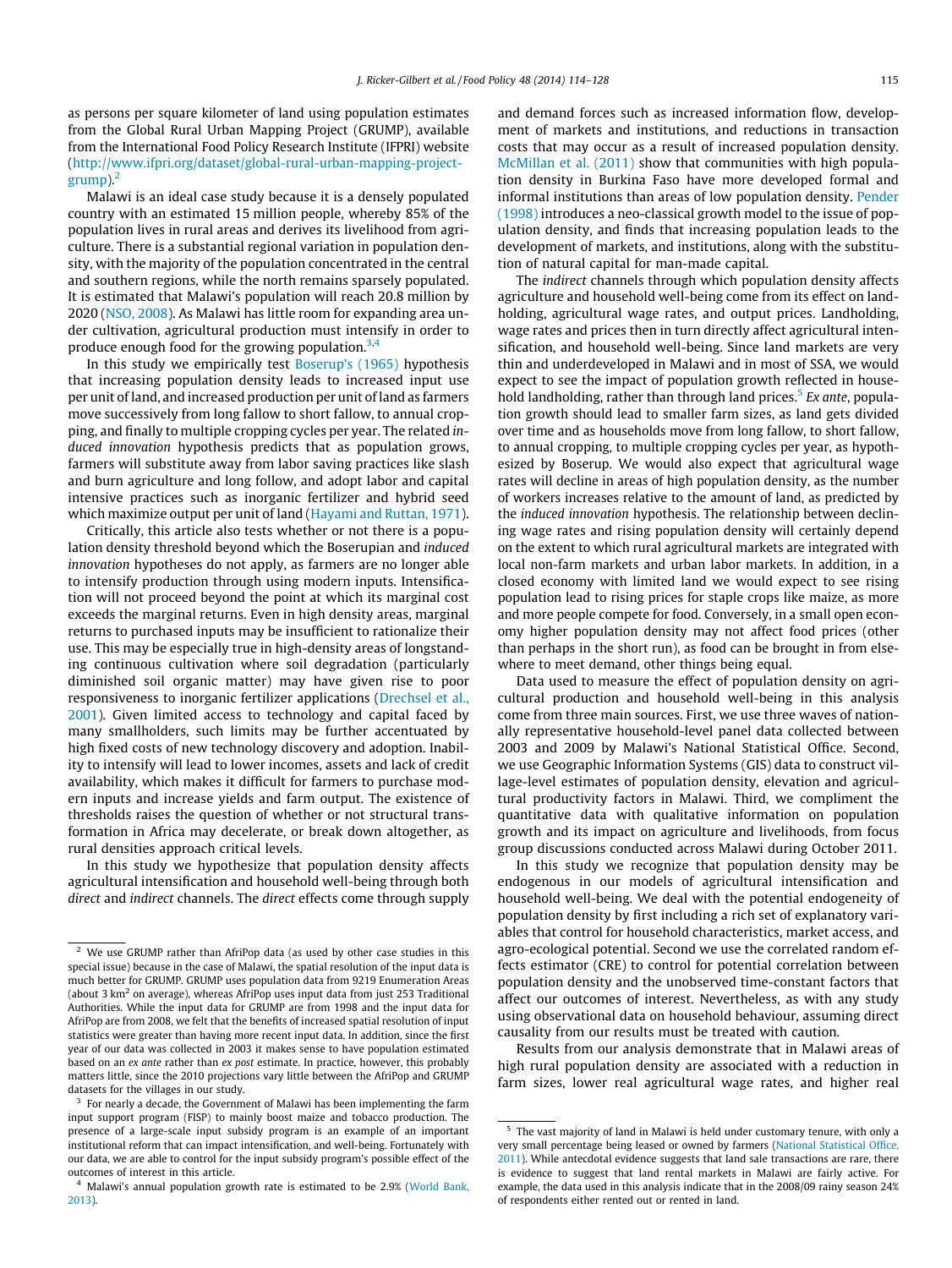<span id="page-2-0"></span>maize prices. We also find some evidence that increases in population density encourage farmers to intensify fertilizer use per hectare. However, any input intensification that occurs seems to be going to increasing maize yields, as we find no evidence that increases in population density lead to increases in gross value of crop output per hectare. This could be due to a decline in tobacco prices and/or a shift towards maize for food security purposes and away from other more high-value crops. We also find evidence that households in more densely populated areas increasingly rely on off-farm income as a source of livelihood. However, there appears to be a rural population density threshold beyond which households can no longer increase off-farm income per capita.

The rest of this article is organized as follows. The next section presents the background on population, land and agriculture in Malawi. Then the conceptual framework and methods used in the analysis are presented. Subsequent sections present the data, results and conclusions.

# Background

# Population issues in Malawi

Rural population densities in Malawi vary considerably across different regions of the country. According to estimates using the GRUMP with observations from our dataset, northern Malawi has a median population density of 69 people/km<sup>2</sup>, and contains 13% of the country's population. The central region is estimated to have a median population density of 194 people/km<sup>2</sup>, containing 42% of the nation's population. The densely populated southern region is estimated to have a median population of 258 people/km<sup>2</sup>, and contains 45% of the nation's population (see Table 1). $<sup>6</sup>$ </sup>

## Land issues in Malawi

In Malawi, it is widely believed that about 30,000 agricultural estate farms cover around 1.2 million ha, while 1.8–2 million smallholder farms cover about 4.5 million ha. The rest of the land is covered by public land, hills, steep slopes, wetland and protected areas ([Government of Malawi, 2002; Chirwa, 2008](#page-13-0)). Access to land is generally regarded as key for sustainable livelihoods in Malawi. Scholars view land access as a significant determinant of whether a household will be food secure, less vulnerable to risks and shocks, and earn a living above the poverty line [\(Woodhouse, 2006; Potts,](#page-14-0) [2006\)](#page-14-0). Nevertheless, the existing land tenure system and pattern of land use is the result of antecedent customs, human settlement and demographic processes, modified by legal and economic influences of the colonial era, and previous policies on land utilization. As a result, land ownership in Malawi is highly unequal. For instance it is estimated that 70% of smallholder farmers cultivate less than a hectare with a median area under cultivation of 0.6 ha. Smallholders in Malawi devote most of their land to maize cultivation, the country's main staple crop, with tobacco serving as the country's main cash and export crop.

## Institutions affecting landholding in Malawi

Most of the laws governing land administration and management in Malawi were formulated while the country was a British Colony between 1891 and 1964. These laws have remained the same apart from minor amendments since independence, and as a result the current land policy in Malawi is very similar to the policy under colonial rule [\(Gondwe, 2002\)](#page-13-0). The essence of colonial

#### Table 1

| Distribution of population density (persons/km <sup>2</sup> of land) by region. Source: Authors' |
|--------------------------------------------------------------------------------------------------|
| calculations based on the Global Rural Urban Mapping Project (GRUMP) database.                   |

| Region  | Mean | 10th | 25 <sub>th</sub> | 50th | 75th | 90th |
|---------|------|------|------------------|------|------|------|
| North   | 129  | 37   | 63               | 69   | 119  | 483  |
| Central | 190  | 98   | 116              | 194  | 250  | 295  |
| South   | 262  | 151  | 218              | 258  | 340  | 375  |
| Total   | 217  | 77   | 126              | 221  | 278  | 346  |

land policy in Malawi was to appropriate all land to the British sovereign and to facilitate access by the settler community on the basis of private title. The policy also redefined native rights strictly as ''occupation rights'' in order to discourage the establishment of land rights equivalent to freeholds or the concessions claimed by the settlers.

A series of land ordinances and laws since the 1950s have done little to improve the land tenure system in Malawi as it moved from British colony to independent one-party government under Hastings Kamuzu Banda, who ruled Malawi from independence to 1994. Multi-party democratization in the 1990s offered opportunities to address a whole range of inequities and injustices perpetrated by the one party regime, including inequitable land redistribution patterns ([Kishindo, 2004; Kanyongolo, 2005](#page-13-0)). Although land reform and re-distribution has been identified as needing immediate action, land policy in Malawi has overall failed to address these issues. As a result, land ownership is essentially the same today as it was during the colonial era. For all practical purposes, most smallholder land remains ''customary'' land where allocation rights are granted to farmers by local chiefs. Smallholders have limited ability to hold land in title, not to mention buy, sell or rent land. This lack of land tenure insecurity and immobility undoubtedly contributes high levels of rural poverty in Malawi today.<sup>7</sup>

# Input subsidies in Malawi

Subsidies for in organic fertilizer and seed have existed in one form or another for many years in Malawi. However, after a poor harvest during 2004/05 that was in part affected by drought, the government of Malawi decided to scale up their fertilizer and seed subsidy the following year. Officially the program distributes 100 kg of subsidized fertilizer and between 2 and 4 kg of hybrid maize seed to roughly 50% of the smallholders in Malawi. The fertilizer and seed are distributed via vouchers, where recipient farmers can redeem subsidized fertilizer at government depots for a reduced price (the subsidy has range from a 72% discount to a 92% discount off of the commercial price of fertilizer during the years of the subsidy program).<sup>8</sup>

The general findings from the recent empirical literature on input subsidies in Malawi are that they have had a statistically significant, but small effect on maize production, and that from a benefit-cost perspective, the programs barely break even. $9$  Nevertheless, the scaling-up of input subsidies in Malawi over time represent an important institutional change that needs to be considered in our analysis.

## Conceptual framework and methods

This section presents the framework to understand and estimate how population density effects landholding, wage rates,

<sup>6</sup> Official estimates from Malawi's National Statistical Office (NSO) indicate that the southern region has a population density of 185 people/km<sup>2</sup>. The central region has a population density of 154 people/km<sup>2</sup>, and the northern region has a population density of 63 people/km<sup>2</sup> [\(National Statistical Office, 2008\)](#page-14-0).

For more information on land tenure issues in Malawi see [Chirwa \(2008\).](#page-13-0)

<sup>8</sup> In 2005/06 and 2006/07 farmers could redeem their vouchers at selected private retailers. From 2007/08 subsidized fertilizer has only been redeemable at government depots, while subsidized seed has been available from private dealers in all years.

 $9$  For a thorough review of input subsidies in Malawi see [Dorward and Chirwa](#page-13-0) [\(2011\)](#page-13-0) and [Lunduka et al. \(2013\)](#page-14-0).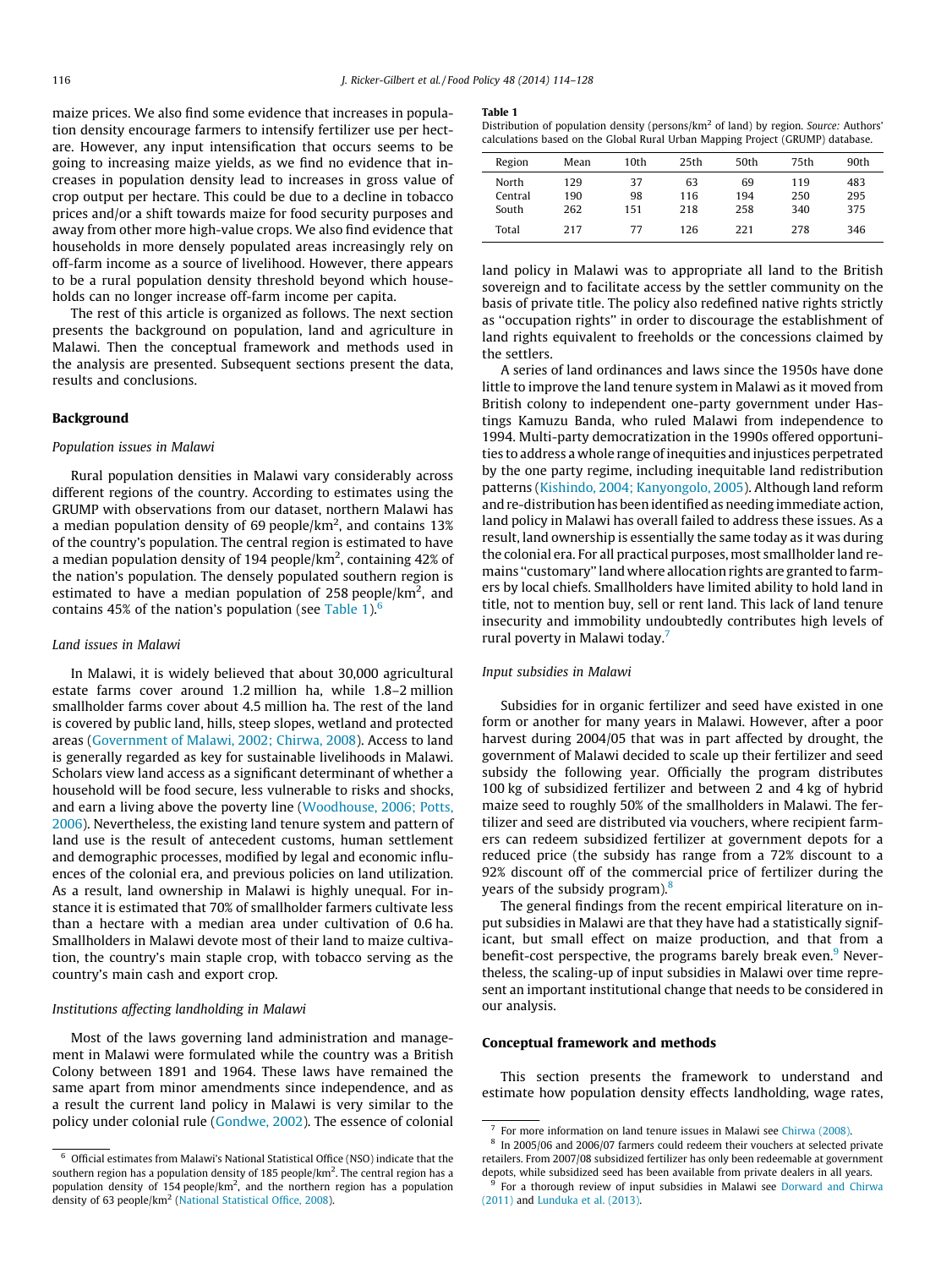maize prices, agricultural intensification and household wellbeing.

Conceptually, we start by modelling a farm household in a nonseparable context that is assumed to maximize utility as a function of on-farm and off-farm activities. The input decisions that a household makes are a function of the household-level and community-level constraints that it faces. For example, its decision to apply in organic fertilizer is affected by household-level factors such as access to credit, labor availability, and how much subsidized fertilizer and seed a household acquires. Degree of market access, and population density are examples of community-level factors that impact fertilizer demand. Population density could have a direct impact on fertilizer demand through its effect on supply and demand for agricultural goods. For example, it is possible that population density affects information flows and transaction costs of market participation. In more densely populated areas it may be easier to find transaction partners, market information, etc., thus causing the costs of input and output market participation to be directly affected by local density.

Given these constraints when considering household utility maximization, the first derivative of utility for household i in community  $j$  at time  $t$  with respect to output price generates the following output supply equation for maize produced per hectare. This is denoted by Y in the following equation:

$$
Y_{ijt} = \alpha_1 D_j + \alpha_2 D_j^2 + \beta P_{ijt} + \gamma w_{ijt} + \rho L_{ijt} + \mathbf{X}_{ijt} \delta + \varepsilon_{ijt}
$$
\n(1)

where population density and its squared term are defined by *D*, while  $\alpha_1$  and  $\alpha_2$  represent the corresponding parameters. The significance and magnitude of the coefficients  $\hat{\alpha}_1$  and  $\hat{\alpha}_2$  test the hypothesis of how population density and its squared term directly affect maize production per hectare. The squared term in D allows us to test if population density has a non-linear threshold effect, where output starts to decrease after a certain critical level of population density.

Previous season maize price is denoted by P, while  $\beta$  represents the corresponding parameter. Agricultural wage rate is denoted by w, and  $\varUpsilon$  represents the related parameter. In a standard output supply function, input and output prices are the only factors that influence Y. However, in the context of a non-separable farm household model such as the one presented for Malawi, other factors such as landholding, household demographics, weather and agronomic conditions also impact output supply (see Appendix A for a full list of explanatory variables). Landholding is represented by L in this application, with  $\rho$  as the relevant parameter to be estimated. The other demographic and agronomic variables that serve as controls, such as household assets, household demographics, kilograms of subsidized fertilizer acquired, and rainfall, are represented by the vector **X**, and  $\delta$  represents the corresponding parameter vector.<sup>10</sup> The unobservable factors that affect Y are represented by  $\varepsilon$ .

The models for estimating the other measures of agricultural intensification and well-being are operationalized in a completely analogous manner as output supply for maize in Eq. (1).

## Population density landholding, wage rates and maize prices

We present separate models for household landholding, L, wage rates w, and maize prices, P as functions of the following:

$$
(L_{ijt}, W_{ijt}, P_{jt}) = \alpha_1 D_j + \alpha_2 D_j^2 + \mathbf{X}_{ijt} \delta + \mu_{jit}
$$
\n(2)

where *D* again represents population density in level and squared form, and  $\alpha$  represents the corresponding parameter. The significance and magnitude of the coefficients  $\hat{\alpha}$  tests the hypothesis of how population density and its squared term affect landholding size, wage rates, or maize prices in their respective models. A vector of time-varying household-level factors, such as value of assets, demographics, and agronomic conditions are again denoted by X, while  $\delta$  represents the corresponding parameter vector. The error term in Eq. (2) is represented by  $\mu$ .

As population grows, one would expect land to be divided into smaller and smaller plots as it is passed down from parents to children. Therefore, ex ante it would seem that  $\hat{\alpha}_1$  should have a negative sign in the landholding specification. At the same time, the induced innovation theory implies that as population grows, land becomes scarce relative to labor ceteris paribus. As a result we might expect  $\hat{\alpha}_1$  to also have a negative sign in the wage rate model.

As mentioned in the introduction, in a closed economy rising population could lead to rising prices for maize. Conversely, in a small open economy higher population density will not affect food prices (other than perhaps in the short run), as food can be brought in from elsewhere to meet demand. The recent literature on market integration and price transmission in southern Africa is generally consistent in finding that markets are reasonably wellintegrated, and are becoming more so over time [\(Rashid, 2004;](#page-14-0) [Awudu, 2007; van Campenhout, 2008; Myers and Jayne, 2012\)](#page-14-0). However, there are areas where markets are not fully integrated and local supply and demand factors may matter. Also, in Malawi maize often moves from the sparsely populated and surplus producing north to the high population density and deficit producing south.<sup>11</sup> Therefore, we might expect  $\hat{\alpha}_1$  to be positive in the maize price model, however the magnitude of the effect of population density on maize prices will in part depend on the degree of spatial market integration in Malawi.

## Estimating the indirect effects of population density

We hypothesize that population density has both a direct and indirect effect on household-level intensification, and well-being. The indirect effect of population density on these indicators comes from population densities direct influence on landholding, agricultural wage rates, and maize prices. Landholding, wage rates, and prices then in turn affect agricultural intensification, and household well-being. Therefore, if we want to estimate the impact of population density D on maize output per hectare, Y in Eq. (1), consider the equation for Y as,

$$
Y_{ijt} = \alpha_1 D_j + \alpha_2 D_j^2 + \beta P_{jt}(D_j) + \Upsilon w_{ijt}(D_j) + \rho L_{ijt}(D_j) + \mathbf{X}_{ijt} \delta + \varepsilon_{ijt}
$$
\n(3)

 $10$  It is possible that the quantity of subsidized fertilizer and/or subsidized seed acquired by the households may be endogenous in our models, because the variable could be correlated with unobservable factors like ability and motivation that affect the outcomes of interest in our study. Several recent studies have addressed this issue (see [Ricker-Gilbert et al., 2011; Mason and Ricker-Gilbert, 2013\)](#page-14-0). In the present study we use the correlated random effects estimator (discussed in the next section), which controls for the endogeneity of subsidized fertilizer acquisition to the extent that it is correlated with time-constant unobservable factors, such as farmer ability and motivation. We do not give extensive treatment to this issue in this paper because the subsidy is not the focus of this study, and we include the input subsidy in our models to act as a control for institutional factors that have changed over time in Malawi.

 $11$  Another issue associated with estimating a maize price model in Malawi is the impact that the pan-territorial maize price set by the parastatal marketing board, The Agricultural Development and Marketing Corporation (ADMARC) has on retail market maize prices. A recent study finds that ADMARC price positively affects retail maize prices, and the Granger causality test shows that the causation is one way [\(Mapila](#page-14-0) [et al., 2013\)](#page-14-0). ADMARC price effects are a major issue when conducting a time-series analysis such as in Mapila et al. However, the present study uses only three waves of data, and since the ADMARC price is pan-territorial we would not be able to identify its effect, because the price does not vary spatially. The ADMARC pan-territorial price would be the same as a year fixed effect, which we deal with by including year dummies in our model.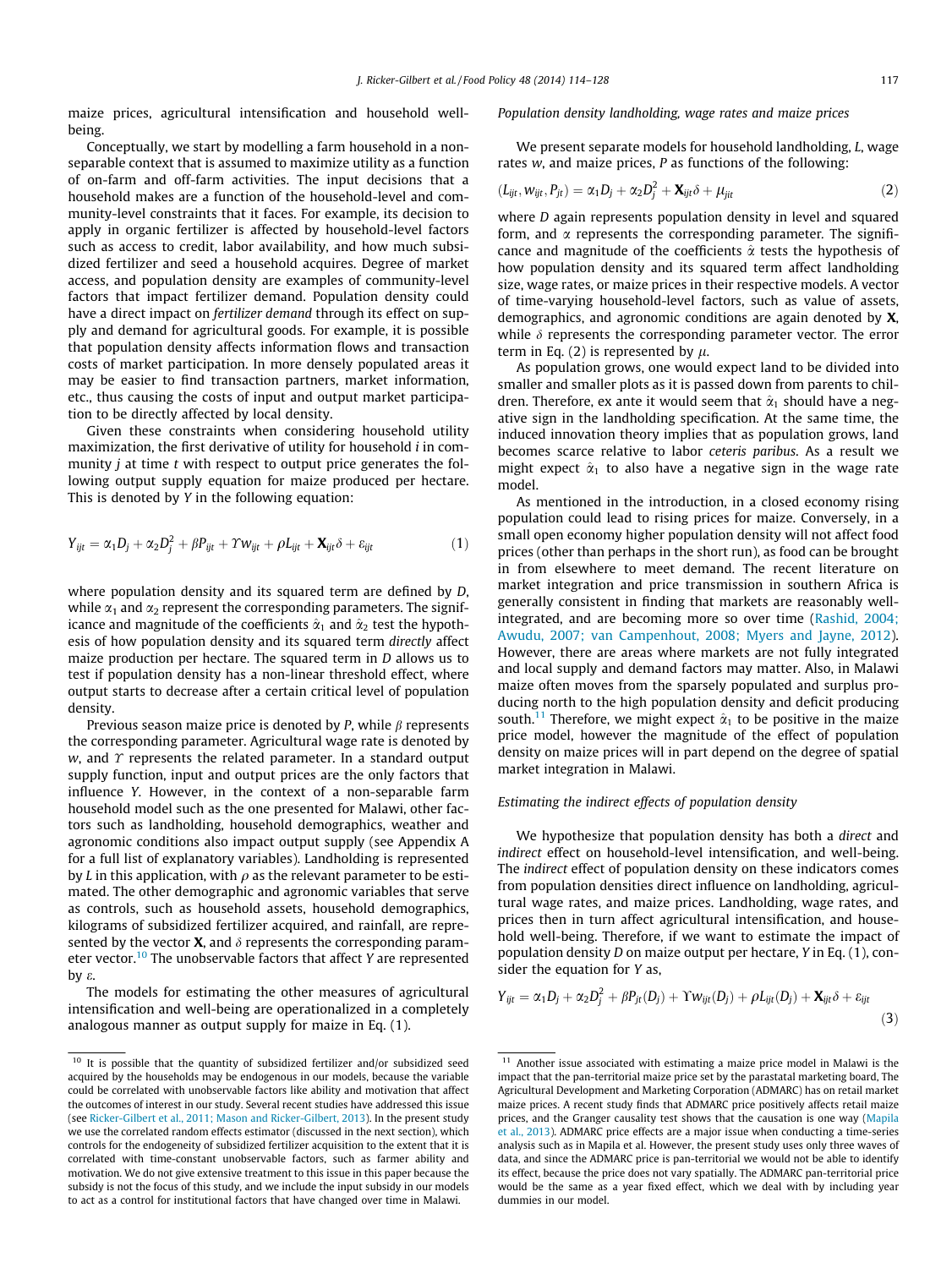Combining population density and its squared term in D create the equation for the total derivation for Y with respect to D as:

$$
\frac{\partial Y_{ijt}}{\partial D_j} = \alpha + \left[ \frac{\partial Y_{ijt}}{\partial P_{jt}} * \frac{dP_{jt}}{dD_j} \right] + \left[ \frac{\partial Y_{ijt}}{\partial w_{ijt}} * \frac{d w_{ijt}}{dD_j} \right] + \left[ \frac{\partial Y_{ijt}}{\partial L_{ijt}} * \frac{dL_{ijt}}{dD_j} \right] \tag{4}
$$

The resulting derivative is the Average Total Partial Effect (ATPE). The ATPE tells us the combined direct and indirect effect that population density and its square term have on the measures of agricultural intensification and household well-being. The coefficient estimate  $\hat{\alpha}$  provides the direct effect of population density on Y, while the sum of the remaining three terms estimates the indirect effect of population density on Y through its direct effect on landholding, agricultural wage rates, and maize prices. The ATPE of population density on the other measures of intensification and well-being are derived in an analogous manner.

# Empirical estimation: dealing with potential endogeneity of population density

We deal with the potential endogeneity of population density using a correlated random effects estimator (CRE) to control for possible correlation between observed covariates, in particular population density D, and the unobserved time-constant factors that affect the dependent variables in the analysis. These factors are unobservable to us as researchers but could include farmer motivation, risk aversion, and ability. To control for this possible relationship we disaggregate the error term in Eq. (1) into two components:

$$
\varepsilon_{ijt} = b_{ij} + \zeta_{ijt} \tag{5}
$$

where  $b_i$  denotes the unobserved time-constant heterogeneity and  $\zeta_{it}$  represents the unobserved time-varying shocks. The CRE estimator operates under the assumption that the unobserved heterogeneity takes on the form of  $b_{ij} = \varphi_{ij} + \overline{X}_{ij}\xi + r_{ijt}$  and that  $r_{ijt}|\overline{X}_{ij} \sim Normal(0,\sigma^2)$ ; where  $\overline{X}_{ij}$  is the household time average of  $X_{ijt}$  of all time-varying covariates in Eqs. (1) and (2). To operationalize the CRE estimator +  $\overline{X}_{ii}$  needs to be included as a covariate in all equations. When implemented as a linear model the CRE estimator controls for unobserved heterogeneity, and produces coefficient estimates that are identical to those generated by household-level fixed effects ([Wooldridge, 2010\)](#page-14-0). An added benefit of the CRE estimator over fixed effects is that the CRE does not remove time-constant covariates from the models. This benefit is very important because we are interested in understanding the long-run effect of population density, which is treated as fixed over time in this application.

The fact that the CRE allows us to keep time-constant covariates in our model matters because the time frame in which we are examining the impacts is relatively short, between 2003 and 2009, so the variation in population density will mainly occur spatially between one community and another. It is also difficult to accurately measure spatial changes in population density over such a short time period. Fortunately, our dataset provides ample spatial variation because 99 enumeration areas were surveyed in each of the three waves of data collection. The CRE estimator allows us to keep population density in our model even though it is treated as time-constant, whereas a fixed-effects or firstdifference estimator will drop population density and other time-constant factors from the model.

In addition, we maintain that the time-varying unobservable shocks,  $\zeta_{ijt}$ , that affect agricultural intensification and household well-being are uncorrelated with population density. After conditioning on household factors, and community factors, and, using the CRE, population density should be conditionally exogenous in our models of agricultural production and household well-being.

Even with this consideration in mind, the relationships in this study should be looked at as correlations more than as causal effects.

# Estimation procedure Seemingly Unrelated Regression (SUR)

The estimation procedure used in this study takes place as follows: The models in Eqs. (1) and (2) are estimated as a linear system using Seemingly Unrelated Regression (SUR) with CRE. The benefits of using SUR is that it allows us to account for the fact that these equations are likely determined jointly, causing the errors in each equation to be correlated with one another. Therefore, SUR provides an efficiency gain over CRE equation by equation, because it explicitly controls for cross-equation error correlation. We present results using CRE SUR estimation rather that CRE equationby-equation, because the coefficients are virtually the same and the SUR estimation is more efficient.

# Data

Data used in this article come from three main sources. First we use nationally representative household-level data on smallholder farmers in Malawi. Second, GIS data is used to construct the population density and arable land variables used in the analysis. Third, we use qualitative data from focus group discussions conducted throughout Malawi during October 2011.

## Panel survey data

Household-level data used in this study come from three surveys of rural farm households in Malawi. The first wave of data comes from the Second Integrated Household Survey (IHS2), a nationally representative survey conducted during the 2002/03 and 2003/04 growing seasons that covers 26 districts in Malawi, and interviewed 11,280 households. The second wave of data comes from the 2006/07 Agricultural Inputs Support Survey (AISS1), conducted during the 2006/07 growing season. The budget for AISS1 was much smaller than the budget for IHS2 and of the 11,280 households interviewed in IHS2, only 3485 of them lived in enumeration areas that were re-sampled in 2006/07. Of these 3485 households, 2968 were re-interviewed in 2006/07, which gives us an attrition rate of 14.8%.

The third wave of data comes from the 2008/09 Agricultural Inputs Support Survey II (AISS2) conducted during the 2008/09 growing season. The AISS2 survey had a subsequently smaller budget than the AISS1 survey in 2006/07, so of the 2968 households first sampled in IHS2 and again in AISS1, 1642 of them lived in enumeration areas that were revisited in AISS2. Of the 1642 households in revisited areas, 1375 were found for re-interview in AISS2, which gives an attrition rate of 16.3% between AISS1 and AISS2. For this analysis we use the 1375 households who were interviewed in all three waves of data, which results in 4125 observations in total. In this study, potential attrition bias is controlled to the extent that (i) attrition is correlated with the observed covariates; and (ii) the CRE is used to control for time-constant unobserved factors that affect both the outcomes of interest and household attrition across survey waves.

# Geospatial data for constructing population density and agroecological variables

GIS data on rural population densities are derived from the Global Rural–Urban Mapping Project database (GRUMP) [\(Balk and](#page-13-0) [Yetman, 2004\)](#page-13-0). The GRUMP dataset represents a significant improvement over coarser estimates of population density often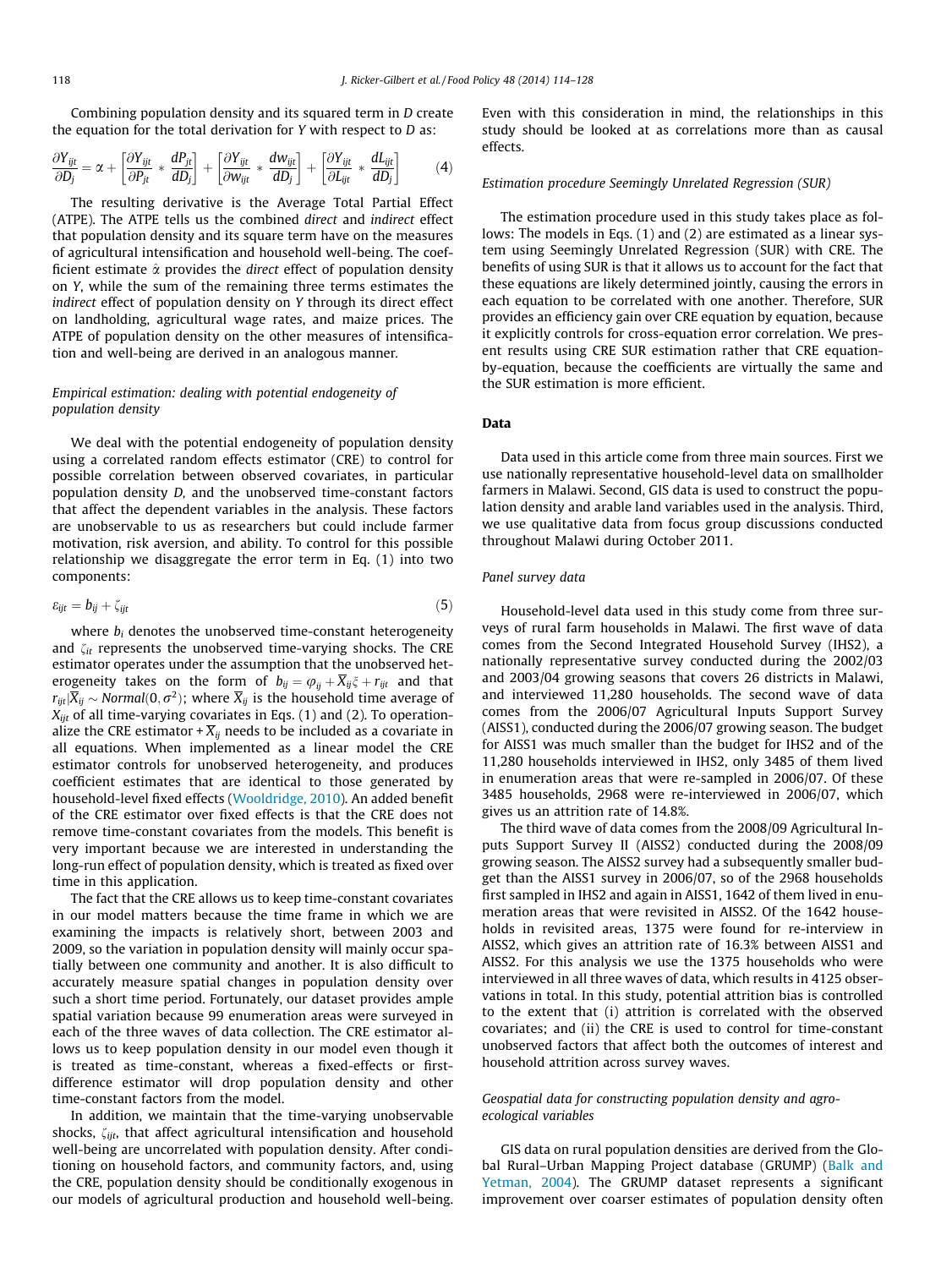used in econometric work (e.g. tables of regional population density estimates), for two reasons. First, GRUMP uses the most localized unit of geographic record which is the enumeration area (EA), and there are 9219 EA's in Malawi. Second, the urban and rural components of population distributions have been disaggregated on the basis of statistical data as well as satellite-derived information on the distribution of urban centers [\(Balk and Yetman, 2004\)](#page-13-0). This allows us to specifically account for rural population density, rather than total population density, which is much less relevant to our research question. The population density estimates are constructed as people per square kilometer of total land.<sup>12</sup>

In addition, we use a number of other geographical controls derived from spatial datasets. Locally interpolated time-series data on rainfall come from the University of East Anglia's Climate Research unit (CRU)-TS 3.1 Climate Database [\(CRU, 2011; Mitchell and Jones,](#page-13-0) [2005](#page-13-0)). Data on historical rural population come from the HYDE dataset [\(Goldewijk et al., 2011](#page-13-0)). Net Primary Productivity (NPP) data come from the University of Montana ([Zhao et al., 2005\)](#page-14-0).<sup>13</sup> Elevation data are obtained from NASA's SRTM data [\(Rodriguez et al., 2005\)](#page-14-0).

## Focus group discussions

Apart from the use of secondary data in this study, the researchers carried out Focus Group Discussions (FGDs) with a number of communities to get an insight into their land and population issues. Seven areas were visited with three in the southern part of the country, two in the central and the other two in the north of the country. One site that was visited in the southern part of the country was the community that benefited from the Land Reform Program commonly called ''Kudzigulira Malo.'' These areas visited include Chatheka Extension Planning Area (EPA) in Nkhata Bay, Mhuju EPA in Rumphi, Mkanda EPA in Mchinji, Lobi EPA in Dedza, Ntimbawe Trust in Machinga, Kwisimba Ilage village of Maiwa EPA in Mangochi, Chibwana and Ngongoliwa villages in Thyolo.

# Fertilizer prices<sup>14</sup>

Fertilizer prices used in the study are calculated as Malawian Kwacha per kilogram of commercial fertilizer from the household survey data. The price is an average of Urea and Nitrogen/Phosphorus/Potassium (NPK) prices, which are the main fertilizers used in Maize cultivation in Malawi. These prices are based on what respondents in the survey say they paid for commercial fertilizer at private retailers during the planting season, which occurs from October to December in Malawi. For those buying commercially we use the observed price that they paid, while for those who did not buy commercially we use the district median price to proxy for the price that the farmer faces for the input.

#### Labor wage rates

Wage rates for labor hired by households on their plot are calculated as Malawian Kwacha per day of labor. In the survey we only have wage rates for hired in labor and have no way to value family labor other than to include a variable for the number of adult equivalents in the household as a proxy for the number of people that are potentially able to work, in the model. For those who hire in labor, we use the price that they pay, while for those who do not hire in labor, we use the district median price to proxy for the price that the farmer faces for the input.

## Maize prices

Data for the maize price variable used in this study come from district-level data on maize retail sales, collected by the Malawian Ministry of Agriculture.

#### Landholding and area cultivated

Landholding is constructed using the household survey data based on the amount of land that farmers say that they have the right to cultivate. It is computed as the sum of crop land, fallow land, virgin land, orchards, and land rented out, but excludes land rented in. Landholding is used as a dependent variable in Eq. (2), and as a right hand side variable in the intensification and wellbeing models.

We construct area cultivated as the amount of land that a household cultivates for rainy season crop production during the corresponding year. This calculation includes land rented in but not land rented out. Area cultivated is used as the denominator for the dependent variables for the intensification measures.<sup>15</sup>

The use of farmer recall data to calculate landholding and area cultivated likely creates measurement error as farmers often do not know the exact size of their plots. However, in the case where measurement error is part of the dependent variable (e.g.: when landholding is the dependent variable in Eq. (2)), or when area cultivated is in the denominator of the dependent variable in Eq. (1)) we can still obtain consistent results if the measurement error in area cultivated has a zero mean and is uncorrelated with right hand side (RHS) variables. Even if the measurement error does not have zero mean, the bias caused by it will be picked up by the intercept term [\(Wooldridge, 2010\)](#page-14-0). In addition, if the classic error in variables assumption holds, meaning that we assume measurement error in landholding is uncorrelated with actual landholding, then there may be attenuation bias in the models where landholding is a RHS variable. In this situation the coefficient estimates on landholding should be regarded as lower bound estimates.

#### Gross value of crop output

This measure of intensification is measured as the gross value of what a household produces during the rainy season per hectare cultivated. The crop is valued at harvest time (May–July in Malawi). To construct this variable, we multiply the quantity produced by the median price in the community for that crop at harvest time and divide by area cultivated.

 $12$  We chose total land as our denominator for population density, because this definition of land is subject to the lowest amount of interpolation, and the estimates of population density are similar to readers' expectations (see [Table 1\)](#page-2-0). We also, ran the models where population density is estimated as people per square km of arable land, which includes currently cultivated land plus potentially cultivatable land, according to the GRUMP data. The results using the arable land definition are generally similar to our base specification, but the coefficient magnitudes are a bit different, and fewer coefficients are statistically significant using the arable land definition. When population is divided by arable land the population density estimates increase substantially, (mean =  $429$  people/km<sup>2</sup> of arable land, and some rural population density estimates over 2100 people/ $km<sup>2</sup>$ ), which is unrealistic. Results using this alternative definition of population density are available from the authors upon request.

<sup>&</sup>lt;sup>13</sup> Net primary productivity is a measure of the rate at which chemical energy is stored as biomass in a given period. It is a useful proxy for agricultural production potential in a particular area. In the dataset we use in this analysis, NPP is measured as the mass in grams of carbon per square meter per year.

<sup>&</sup>lt;sup>14</sup> All prices are in real 2009 Malawi Kwacha terms. US \$1.00  $\approx$  150 Malawi Kwacha during survey periods.

<sup>&</sup>lt;sup>15</sup> Note that the correlation between landholding and area cultivated is 0.79 in our dataset. Median landholding and area cultivated are both 0.81 ha, while mean landholding is 1.07 ha, and mean area cultivated is 0.98 ha. NSO 2011 estimates that during the 2009/10 growing season, the average area cultivated per rural household in Malawi was 1.5 ha when estimated by GPS.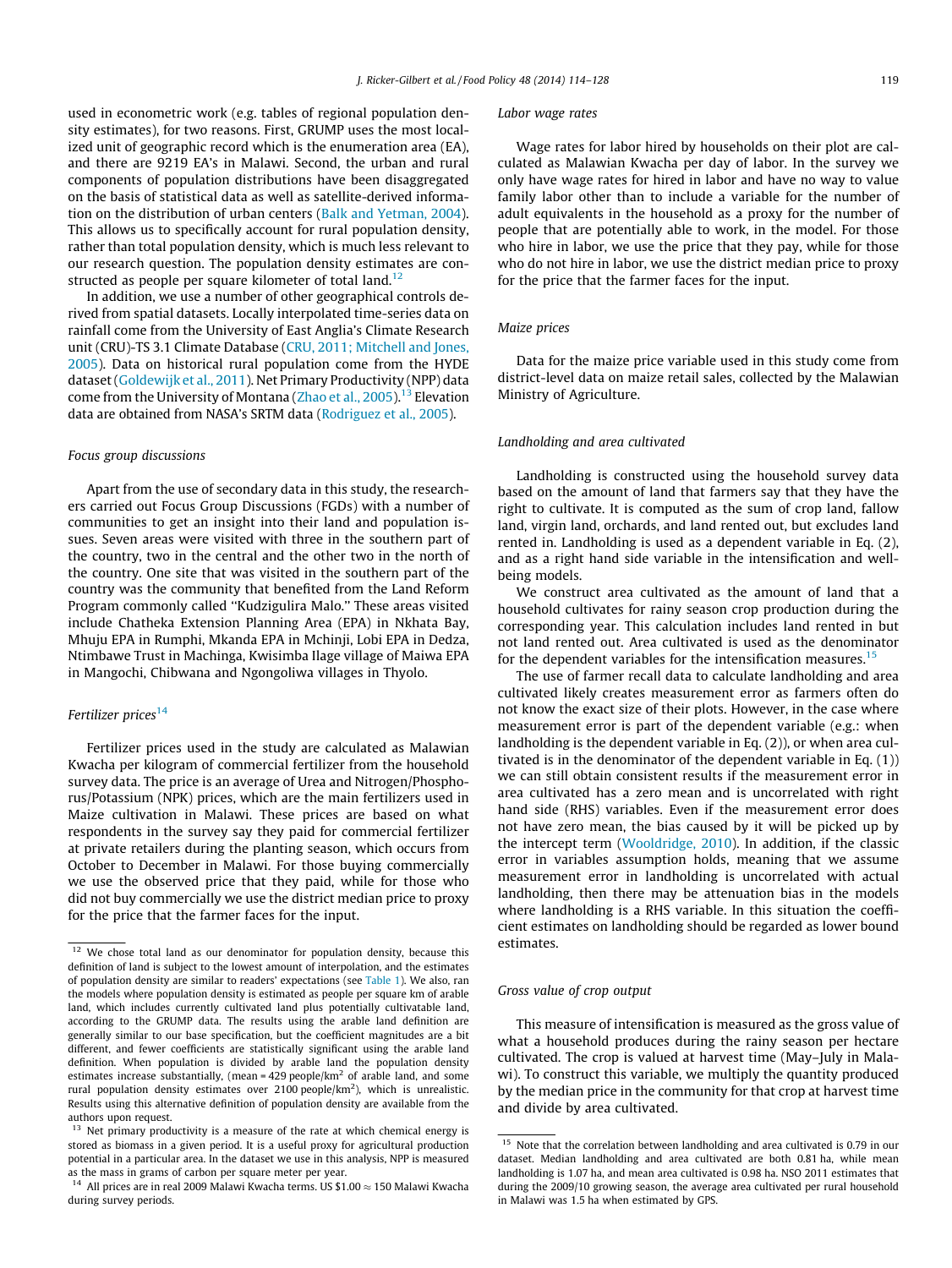## Controlling for family labor

Family labor is not reported directly at the plot level in the survey. This is potentially an issue because family labor is likely the largest source of labor for many rural households in Malawi. However, we know how many family members are in the household and their age, so the best we can do is include a measure for adult equivalents to proxy for potential available labor in the household. Adult equivalents is also useful because it proxies for caloric and nutritional requirements of the household. The calculation for adult equivalents is explained in Footnote 1.

# Results

# Descriptive results

Figs. 1–6 show non-parametric lowess smoothing estimates of the relationship between population density on the X-axis and some of the key dependent variables used in this analysis on the Y-axis. These relationships are bi-variate and unconditional, and as such should be regarded as providing useful descriptive information, but they are not ceteris paribus effects. For context, the dotted lines show the 25th, 50th, 75th, and 99th percentile of the population density distribution in our sample.

Fig. 1 presents the relationship between rural population density and household landholding. The figure shows that landholding sizes decline with rising densities up to about 380 people/km<sup>2</sup>, which is the 95th percentile of the population density distribution. Fig. 1 points to land being an increasingly constrained factor of production in smallholder agriculture in the high-density areas of Malawi. The general results of the graph are consistent with our focus group discussions, which highlight the issue that in many areas particularly in southern Malawi land cannot be expanded. This exacerbates poverty levels and food insecurity in areas of high population density. The focus group discussions also revealed that in some areas farmers are able to rent land, however there is virtually no market for buying or selling land. Lack of a functioning land market exacerbates the problem related to small farm sizes in densely populated areas.

Fig. 2 shows the relationship between population density and real agricultural wage rates. According to the figure wage rates decline as population density increases up to a population density of about 400 people/km<sup>2</sup>, which is about the 96th percentile of the population density distribution, at which point wages shoot upward. This could be the result of urbanization driving up wages, and further disaggregation reveals some interesting findings. The



Fig. 1. Household landholding by population density.



Fig. 2. Real ag. wage rate, by population density.



Fig. 3. Real retail maize price, by population density.



Fig. 4. Kilogram of subsidized fertilizer used/ha, by population density.

central region has the highest jump in wage rates at high population density, and 78% of the high wage earners who make more than 300 kwacha/day are located in the densely populated Lilongwe district or the Kasungu district. In the North, 77% of the high wages are in the less densely populated Karonga and Chitipa districts, which is what we would expect. The densely populated south has no clear bi-variate pattern between wage rates and population density. Overall, the relationship between population density and agricultural wage rates is what we might expect, as

<span id="page-6-0"></span>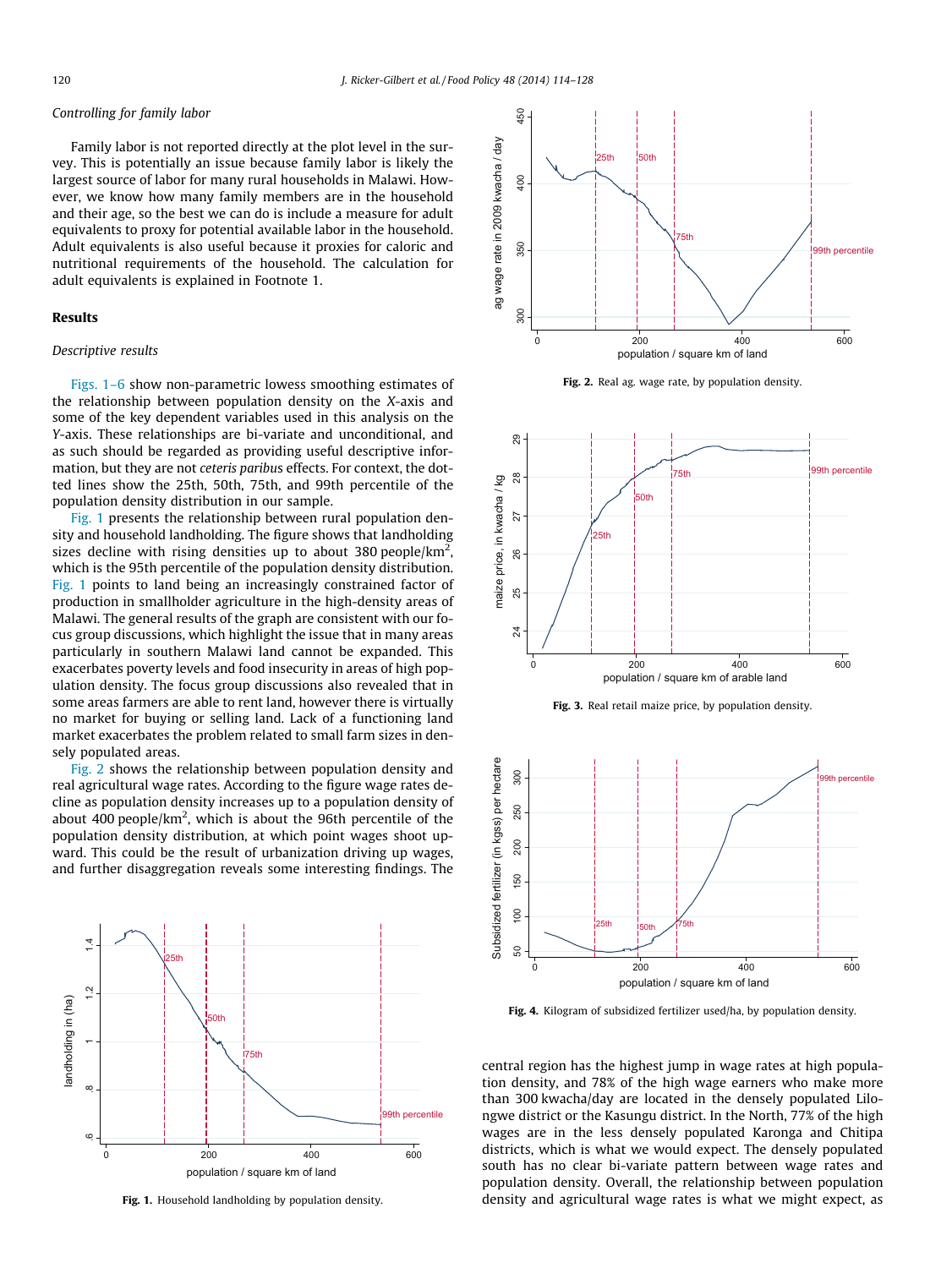<span id="page-7-0"></span>

Fig. 5. Kilogram of commercial fertilizer used/ha, by population density.



Fig. 6. Gross value of crop output/ha, by population density.

low density areas have large land holdings but few adults per hectare, and therefore higher wages are needed to attract labor.

[Fig. 3](#page-6-0) presents the relationship between population density and real retail-level maize prices during the harvest season, which runs from May through July in Malawi. This bivariate figure suggests that maize prices rise substantially as population grows, up to nearly the 75th percentile of population density, when it flattens out. The price of maize fluctuates by about 21% at 24 kwacha/kg in low density areas to 29 kwacha/kg in high density areas. These results may be driven by maize moving from the sparsely populated and surplus producing north to the high population density and deficit producing south. Moving maize across the country involves price mark-ups which can help explain higher prices in areas of higher population density.

As land becomes scarce, one might expect farmers to increase input intensification in order to improve production per hectare. In the Malawian context this effect is also influenced by the input subsidy program. [Fig. 4](#page-6-0) shows household subsidized fertilizer use per hectare by population density. The figure indicates that after the 50th percentile, subsidized fertilizer acquisition rises with population density. This finding provides some prima facia evidence that the subsidy program may help farmers in highly density areas intensify production, or at least maintain some base level of productivity as landholdings shrink and soils degrade. Focus group respondents in high population density areas complained of degraded and infertile soil, caused by continuous cropping. In fact, Malawi has extremely high soil erosion rates and severe nutrient mining, due to its geography independent of population density (Drechsel [et al., 2001\)](#page-13-0).

[Fig.](#page-6-0) 4 can be compared with Fig. 5 showing commercial fertilizer use per hectare, by population density. The figure indicates that households increase commercial fertilizer purchase from about the 25th percentile to about the 95th percentile, before decreasing drastically at very high levels of population density. This turning point may exist because farmers in these areas likely have small landholding, meaning that they likely lack the assets or collateral to acquire credit for purchasing inputs. However, Fig. 5 is generally consistent with the idea of population density driving intensification through acquisition of purchased inputs.

Fig. 6 demonstrates that as population density increases, gross value of crop output per hectare cultivated is flat at low level of population density and then increases. This provides some evidence that households may intensify production or switch to higher valued crops in areas of high population density. This upward trend is also consistent with higher maize prices in areas of high population density.

Fig. 7 shows that the value of off-farm income per adult equivalent appears to be higher in areas of high population density. This could be because households in high density areas have surplus labor, which they hire out. The finding also relates to migration issues, which was one of the other key points that came out of the focus group discussion. As mentioned, the northern region of Malawi has significantly more available land than the central and southern regions of the country. However, there is very little internal migration from the central and south to the north. Our focus group discussion revealed that migration is limited because (1) many Malawian smallholders lack the resources required for migration to distant areas; (2) public health and education services are poor in the north, which discourages in-migration; (3) road infrastructure and market access for commodities is very weak in the north, which also discourages in-migration; (4) cultural differences between people in northern and southern Malawi are a barrier to in-migration from other regions. These differences make it hard for someone from the south to move to northern Malawi and obtain land to farm.

[Fig. 8](#page-8-0) shows the bivariate relationship between total household income per adult equivalent and population density. The figure demonstrates a nearly linear increase in total household income per adult equivalent as population density rises. Since the graph in [Fig. 8](#page-8-0) is similar to the graph in Fig. 7 showing the relationship between off-farm income per adult equivalent and population density, these two graphs together may provide some prima facia evidence that gains in total household income in areas of higher population density are driven by off-farm employment. However,



Fig. 7. Real off-farm income/adult equivalent, by population density.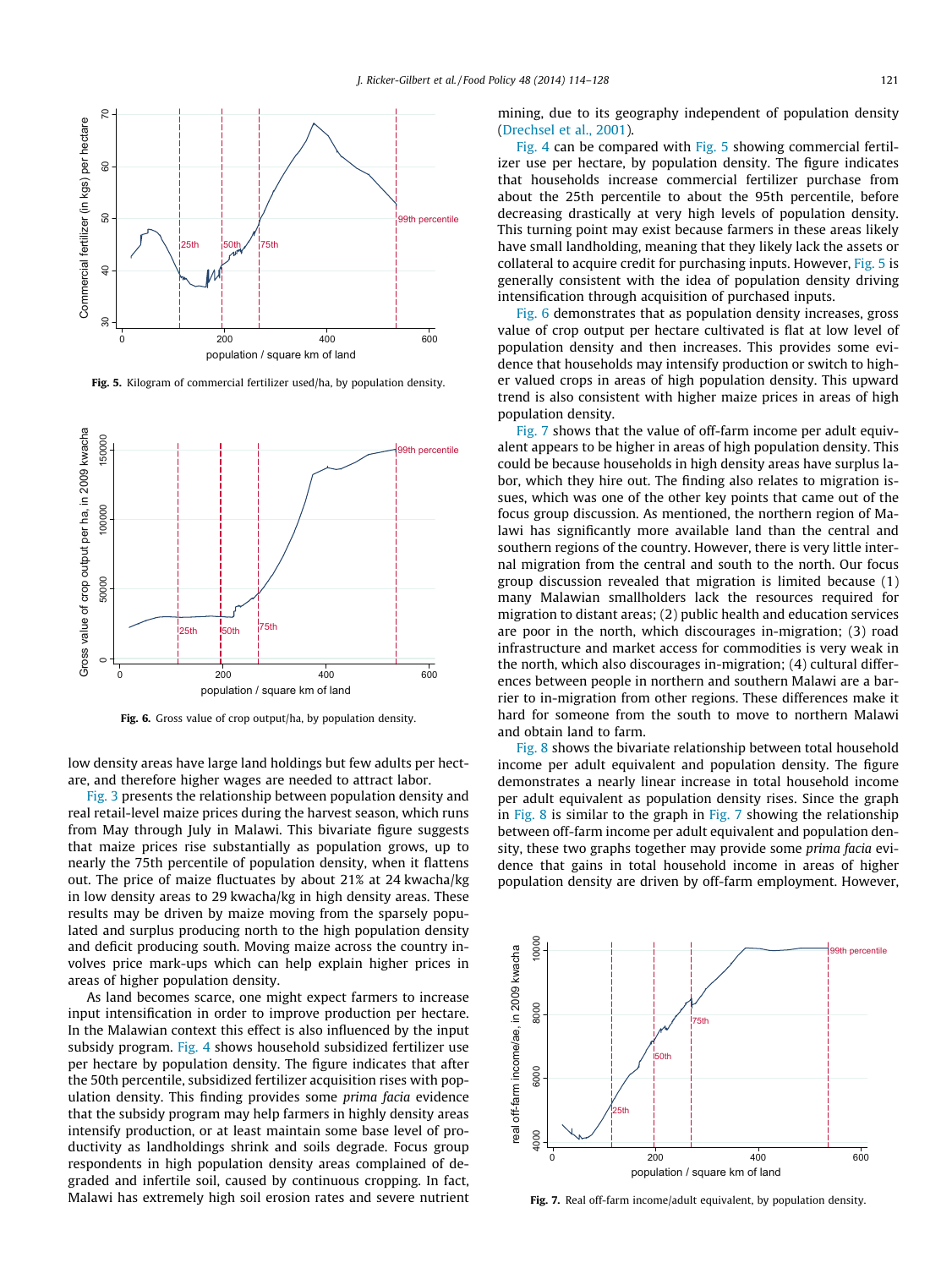<span id="page-8-0"></span>the trend in Fig. 8 continues upward at high levels of population density while the trend line in [Fig. 7](#page-7-0) flattens out. Therefore, some gains to household income in areas of high population density could also be coming from on-farm activities. This would be con-sistent with [Fig. 6](#page-7-0), which shows that gross value of crop output per hectare increases at high levels of population density.

Evidence that off-farm activities are more prevalent and total household income per adult equivalent is higher in areas of high density raises the question of whether or not people in densely populated rural areas are being ''pushed'' into off-farm work because farms are too small for agriculture to be viable. Conversely, are people being ''pulled'' into off-farm work by new opportunities that may arise from reduced transactions costs and market development occurring in areas of higher population density ([Haggblade](#page-13-0) [et al., 2009](#page-13-0))? Fig. 9 suggests that unfortunately people in densely populated areas of Malawi are engaged in off-farm activities that offer little opportunity for economic advancement. The figure shows the share of income in 2008/09 generated by household activities other than cultivating crops during the rainy season. It demonstrates that 44% of households' other income comes from employment, primarily through working as piece-meal agricultural labor, known as ganyu in Malawi. Another 20% of non-rainy season crop income comes from household enterprises. On the surface this sounds promising but deeper analysis of the data reveals that many of these enterprises are low skill endeavours such as petty trading, selling firewood, and fishing. Some of these activities such as selling firewood may provide short term profits, and allow households to survive from season to season, they provide little opportunities for households to sustainable improve their situation in the long run. Gifts from others also make up another 8% of non-rainy season crop income, while social safety net programs comprise 6%.

The type of activities that seem to hold more promise for economic advancement make up a relatively small share of household income. Dry season and tree cultivation make up 9%, livestock sales make up 7%, and livestock product sales make up 1%. Other income sources which comprise rental income, investments, and remittance income make up 5%. While these numbers provide insight into a worrying situation for household activities outside of rainy season crop cultivation, they also provide information about opportunities for government to intervene with programs that can enhance dry season cultivation and animal agriculture in order to improve household income and well-being.

# Estimation results

The following sub-sections present the results for factors affecting landholding, wage rates, maize prices, agricultural



Fig. 8. Real total household income/adult equivalent, by population density.



Fig. 9. Share of income from sources other than rainy-season crops during 2008/09 season.

intensification, and household well-being. As mentioned in the methodology section, these models are estimated by correlated random effects (CRE) Seemingly Unrelated Regression (SUR).

# Determinants of landholding size

Column 1 of [Table](#page-9-0) 2 allows us to test the hypothesis of how population density affects household landholding measured in hectares. The results shown in column 1 indicate that the joint direct effect of population density and population density squared on landholding is statistically significant ( $p$ -value = 0.00). The coefficient estimate shows that a 100 person increase in people per square kilometer is associated with a reduction in landholding of 0.12 ha on average. This is a fairly meaningful finding in Malawi because farm sizes are very small, with a mean landholding of 1.2 ha. Therefore, a 100 person increase in population density reduces mean farm size by about 10%. Considering the fact that land is regarded as the key input for poverty reduction and food security ([Woodhouse, 2006; Potts, 2006\)](#page-14-0), $16$  the decline in farm size associated with landholding points to a troubling picture. Focus group respondents in densely populated areas reiterated their desperation caused by shrinking farm sizes. The respondents who were part of Malawi's voluntary land reform program indicated that the main reason for moving was to acquire more land. In fact, recent empirical evidence suggests that these voluntary land redistribution programs help participants increase food production ([Mueller et al., forthcom](#page-14-0)[ing](#page-14-0)). These findings highlight the need for the government to make it easier for households to buy, sell, and rent land.

# Determinates of wage rates

Column 2 of [Table](#page-9-0) 2 presents determinates of real daily agricultural wage rates. Wage rates are estimated in log form so the coefficients should be interpreted as semi-elasticities. Column 2 demonstrates that population density and its squared term have a statistically significant effect on agricultural wage rates. The p-value on population density is (0.01), and on its square term

 $^{\rm 16}$  The coefficient on population density is negative and the squared term is positive and close to being statistically significant, which initially may indicate that as population density increases landholding declines up to a certain point and then the effect levels out. However the turning point on the squared term in column 1 of [Table 2](#page-9-0) indicates that the negative relationship does not change until population density reaches 533 people/ $km^2$ , which is at the 99th percentile of the population density distribution, so the turning point likely has little real meaning.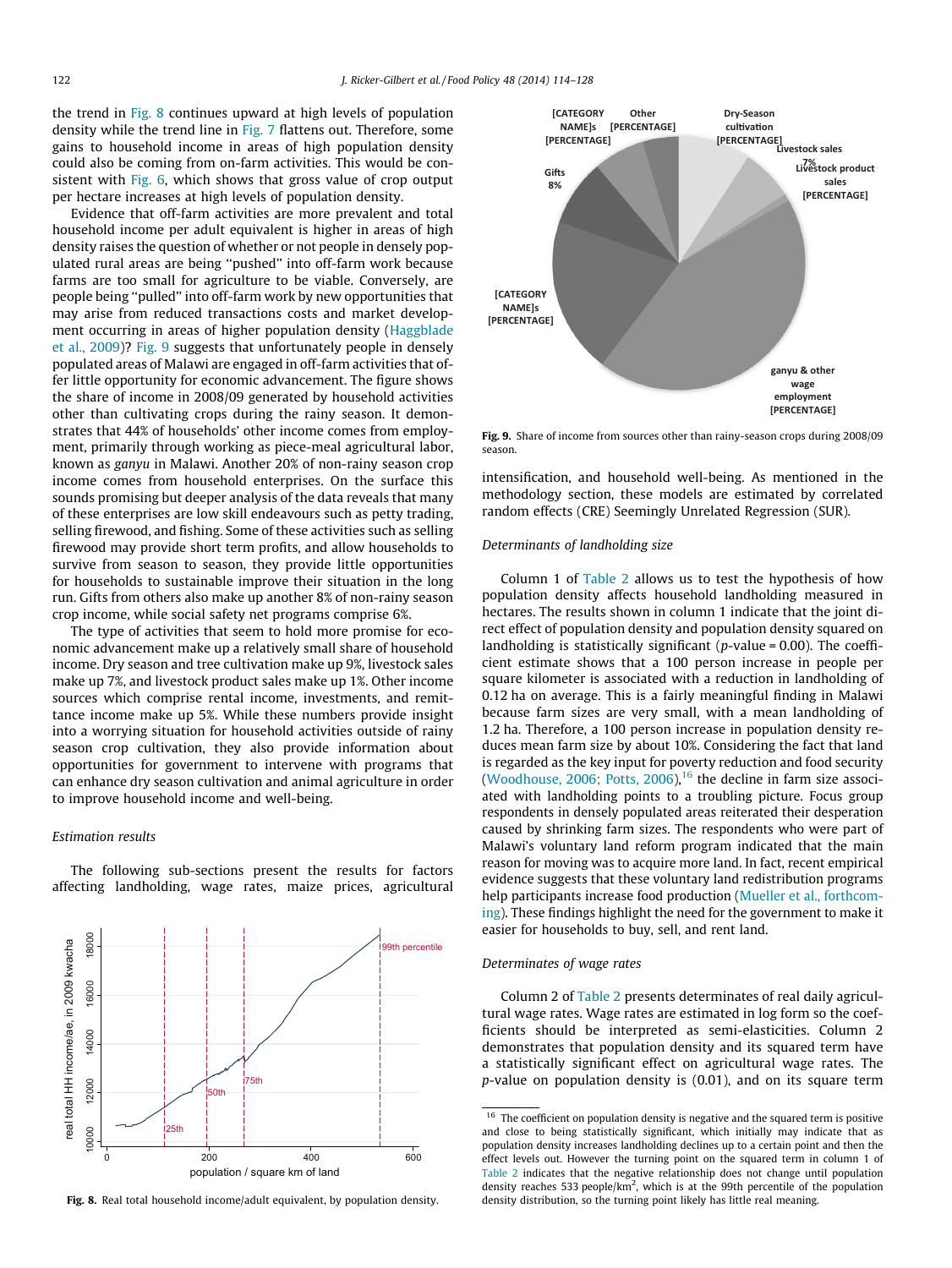#### <span id="page-9-0"></span>Table 2

Factors affecting landholding, wage rates, and maize prices.

|                                                                                                                                                                                                                                                                                                                                                                                                                                                                                                                                                                                                                                                                                                                                     | Coeff.                                                                                                                                                                                                                               |                                                                                                                                                    | Log ag. wage rates                                                                                                                                                                                                                                                |                                                                                                                                                                                  | (3)<br>Log maize price                                                                                                                                                                                                               |                                                                                                  |
|-------------------------------------------------------------------------------------------------------------------------------------------------------------------------------------------------------------------------------------------------------------------------------------------------------------------------------------------------------------------------------------------------------------------------------------------------------------------------------------------------------------------------------------------------------------------------------------------------------------------------------------------------------------------------------------------------------------------------------------|--------------------------------------------------------------------------------------------------------------------------------------------------------------------------------------------------------------------------------------|----------------------------------------------------------------------------------------------------------------------------------------------------|-------------------------------------------------------------------------------------------------------------------------------------------------------------------------------------------------------------------------------------------------------------------|----------------------------------------------------------------------------------------------------------------------------------------------------------------------------------|--------------------------------------------------------------------------------------------------------------------------------------------------------------------------------------------------------------------------------------|--------------------------------------------------------------------------------------------------|
|                                                                                                                                                                                                                                                                                                                                                                                                                                                                                                                                                                                                                                                                                                                                     |                                                                                                                                                                                                                                      | p-Value                                                                                                                                            | Coeff.                                                                                                                                                                                                                                                            | p-Value                                                                                                                                                                          | Coeff.                                                                                                                                                                                                                               | p-Value                                                                                          |
| Population density * 10 <sup>a</sup><br>Population density <sup>2</sup> * $10a$<br>Fertilizer price<br>Household landholding<br>$=1$ if farm credit organization in village <sup>a</sup><br>Distance to paved road <sup>a</sup><br>Distance to main district market <sup>a</sup><br>Real total value of household assets<br>Age of household head <sup>a</sup><br>Age of household head <sup>2a</sup><br>$=1$ if household head attended school <sup>a</sup><br>=1 if household headed by female<br>Household adult equivalent<br>Death of household head or spouse, past 2 yrs<br>Average of growing season rainfall, past 20 years<br>CV past 20 year rainfall<br>Net primary productivity <sup>a</sup><br>Elevation <sup>a</sup> | $-0.020$ ***<br>1.840E-05<br>$-0.0713**$<br>$0.001$ **<br>$0.003***$<br>$0.009$ **<br>$-3.280E - 05$<br>0.147<br>$-0.154$ <sup>*</sup><br>$0.069**$<br>0.065<br>$-1.120E - 04$<br>$-5.096$ ***<br>$-2.73E - 05$ ***<br>$4.351E - 04$ | (0.00)<br>(0.11)<br>(0.02)<br>(0.03)<br>(0.00)<br>(0.05)<br>(0.45)<br>(0.00)<br>(0.03)<br>(0.00)<br>(0.51)<br>(0.35)<br>(0.00)<br>(0.00)<br>(0.04) | $0.0092***$<br>$-1.790E - 05$ ***<br>$-0.205$ *<br>$0.027$ **<br>$0.080***$<br>1.964E-04<br>$-7.755E - 04$ ***<br>3.740E-08<br>0.001<br>$-1.200E - 05$<br>0.005<br>0.039<br>$-0.005$<br>$-0.066$<br>1.800E-05<br>$1.871***$<br>$1.510E - 05$ ***<br>$3.445E - 04$ | (0.01)<br>(0.00)<br>(0.00)<br>(0.02)<br>(0.00)<br>(0.57)<br>(0.00)<br>(0.32)<br>(0.63)<br>(0.61)<br>(0.77)<br>(0.32)<br>(0.50)<br>(0.21)<br>(0.78)<br>(0.00)<br>(0.00)<br>(0.00) | $0.0021$ **<br>$-3.33E - 07$<br>$-0.036$ ***<br>$-0.032$ ***<br>$-6.710E - 04$ ***<br>$4.078E - 04$ ***<br>$\overline{\phantom{0}}$<br>$\overline{\phantom{0}}$<br>$-1.507E - 04$<br>$-0.978$ ***<br>$2.130E - 06$<br>$-1.454E - 04$ | (0.02)<br>(0.84)<br>(0.00)<br>(0.00)<br>(0.00)<br>(0.00)<br>(0.00)<br>(0.00)<br>(0.01)<br>(0.00) |
| Elevation $2a$<br>Population Density Turning Point                                                                                                                                                                                                                                                                                                                                                                                                                                                                                                                                                                                                                                                                                  | $-3.660E - 07$ ***<br>533                                                                                                                                                                                                            | (0.00)                                                                                                                                             | $-2.830E - 07$<br>257                                                                                                                                                                                                                                             | (0.00)                                                                                                                                                                           | $3.600E - 08$<br>3144                                                                                                                                                                                                                | (0.05)                                                                                           |
| Direct effect: APE of population density + pop density <sup>2</sup> * 10<br>Observations<br>$R^2$                                                                                                                                                                                                                                                                                                                                                                                                                                                                                                                                                                                                                                   | $-0.012$ ***<br>4125<br>0.18                                                                                                                                                                                                         | (0.00)                                                                                                                                             | 0.002<br>4125<br>0.41                                                                                                                                                                                                                                             | (0.10)                                                                                                                                                                           | $0.002***$<br>4125<br>0.87                                                                                                                                                                                                           | (0.00)                                                                                           |

Notes: p-values in parentheses; model includes time averages of time-varying covariates, year dummies, district dummies, and a constant.

The corresponding coefficients are statistically significant at the 1% level.

\*\* The corresponding coefficients are statistically significant at the 5% level.

\* The corresponding coefficients are statistically significant at the 10% level.

<sup>a</sup> Time-constant factor that does not vary over time, and only changes spatially.

the p-value is (0.00). The joint direct effect of population density and its square, near the bottom of column 2 is marginally statistically significant. The coefficient indicates that a 10 person increase in population density is associated with a 0.2% increase in average agricultural wage rates. This effect is relatively modest on average, but the individual coefficients tell a more interesting story. They indicate that agricultural wages rise as population increases up to a density of 257 people/km<sup>2</sup>, after which wages start to decline. The turning point occurs near the 70th percentile of the population density distribution, and the concave relationship may indicate that wage rates get bid up at low levels of population density as labor is a relatively scarce resource. Once a certain level of population density is reached however, wage rates decline as labor becomes cheap relative to land. The concave relationship between population density and wage rates found in column 2 of Table 2 is essentially the opposite finding from the concave relationship found in [Fig. 2](#page-6-0). The reason for this difference could be due to the fact that the regression results in Table 2 control for supply side factors such as distance to market and paved roads which likely affect how easy it is for agricultural workers to find jobs.

# Determinates of maize price

Column 3 of Table 2 presents the factors affecting the log of retail maize prices. Just as with wage rates the coefficients should be interpreted as semi-elasticities. Results from the joint direct effect of population density and its square term, near the bottom of column 3, indicate that a 10 person increase in population density increases retail maize prices by 0.2% on average ( $p$ -value = 0.00). The effect of population density is fairly modest, but any increase in food price has a significant impact on poor households in Malawi who are generally net consumers of maize and are often forced to buy maize at market to make up for their own-farm production shortfalls [\(Dorward, 2006; Alwang and Siegel, 1999\)](#page-13-0). The regression results are consistent with the bivariate relationships in [Fig.](#page-6-0) 3, and as mentioned earlier this relationship may be driven by maize moving from the sparsely populated and surplus producing north to the high population density and deficit producing south. $17$ 

## Determinates of household-level intensification

Column 1 of [Table](#page-10-0) 3 presents the determinants of demand for inorganic fertilizer, measured as kilograms purchased by the household per hectare. The results from column 1 show that population density and its square term each have individually statistically significant direct effects on fertilizer demand. However, row I near the bottom of column 1 shows that the joint direct effects of population density and population density squared are not statistically significant. This finding indicates that the direct supply and demand effects of population density, through improved information flow, market development, and transaction cost reductions are not associated with an increase in fertilizer demand in Malawi. **Row II** of column 1 shows that the *indirect* effects of population density on fertilizer demand per hectare which operate through its effect on landholding, wage rates and maize prices are statistically significant and positive (p-value = 0.02). The coefficient indicates that an increase in population density of 10 people/ $km<sup>2</sup>$  is associated with an increase in fertilizer demand of 0.15 kg/ha on average. This finding provides some evidence that the indirect pathways of population density have a small positive effect on fertilizer demand. For example, it could be that the indirect effects of declining farm sizes caused by rising population density force households to intensify fertilizer use in an attempt to improve maize cultivation for food

 $^{\rm 17}$  The turning point in the relationship between population density and its squared term is statistically significant, but the turning point is well outside the range of our data at 3144 people/km<sup>2</sup>.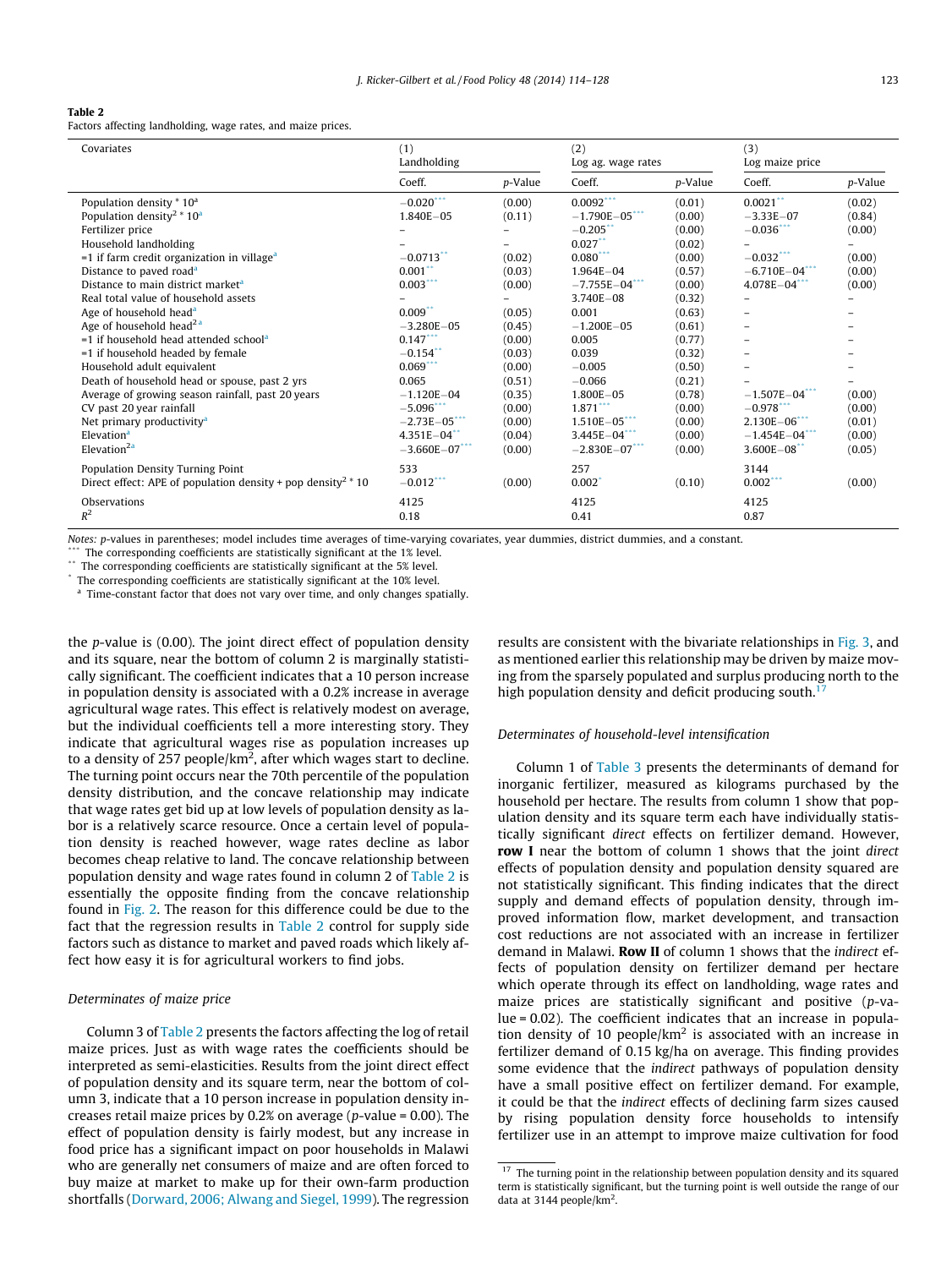#### <span id="page-10-0"></span>Table 3

Factors affecting household-level intensification.

| Covariates                                                                                         | (1)<br>Fertilizer demand/ha<br>cultivated |                | (2)<br>Maize yield/ha<br>cultivated |                          | (3)<br>Gross value of crop<br>output/ha cultivated |                          |
|----------------------------------------------------------------------------------------------------|-------------------------------------------|----------------|-------------------------------------|--------------------------|----------------------------------------------------|--------------------------|
|                                                                                                    | Coeff.                                    | p-Value        | Coeff.                              | p-Value                  | Coeff.                                             | p-Value                  |
| Population density * 10 <sup>a</sup>                                                               | $-1.65$ **                                | (0.02)         | $-10.14$ <sup>*</sup>               | (0.08)                   | $-3138$                                            | (0.31)                   |
| Population density <sup>2</sup> * $10a$                                                            | $0.004$ ***                               | (0.00)         | $0.002$ *                           | (0.05)                   | 8.7                                                | (0.13)                   |
| Real retail maize price                                                                            | $-13.89$                                  | (0.28)         | $-97$                               | (0.38)                   | $-54,517$                                          | (0.36)                   |
| Fertilizer price                                                                                   | $-17.98$ <sup>**</sup>                    | (0.01)         | $151$ **                            | (0.01)                   | 18,955                                             | (0.56)                   |
| Agricultural wage rate                                                                             | $-14.34***$                               | (0.00)         | $-88$                               | (0.01)                   | $-4070$                                            | (0.82)                   |
| Household landholding                                                                              | $-16.67***$                               | (0.00)         | $-105$ ***                          | (0.00)                   | $-124$                                             | (0.99)                   |
| Kilograms of subsidized improved maize<br>seed acquired                                            | $-0.08$                                   | (0.61)         | 0.65                                | (0.65)                   | 125                                                | (0.87)                   |
| Kilograms of subsidized fertilizer acquired                                                        | $0.50***$                                 | (0.00)         | $1.84$ ***                          | (0.00)                   | 40                                                 | (0.70)                   |
| $=1$ if farm credit organization in village <sup>a</sup>                                           | 6.86                                      | (0.04)         | $71$ <sup>**</sup>                  | (0.01)                   | $-5209$                                            | (0.73)                   |
| Distance to paved road <sup>a</sup>                                                                | 0.001                                     | (0.99)         | $-1.21$                             | (0.04)                   | $-286$                                             | (0.36)                   |
| Distance to main district market <sup>a</sup>                                                      | $-0.005$                                  | (0.92)         | $-1$                                | (0.21)                   | 51                                                 | (0.83)                   |
| Real total value of household assets                                                               | $1.540E - 05$                             | (0.04)         | $1.08E - 04$                        | (0.10)                   | 0.006                                              | (0.86)                   |
| Age of HH head <sup>a</sup>                                                                        | $-0.93$ <sup>*</sup>                      | (0.05)         | $-2$                                | (0.57)                   | 769                                                | (0.72)                   |
| Age of HH head <sup>2a</sup>                                                                       | 0.007                                     | (0.13)         | 0.01                                | (0.76)                   | $-13$                                              | (0.53)                   |
| $=1$ if household head attended school <sup>a</sup>                                                | 4.75                                      | (0.19)         | $63$ **                             | (0.04)                   | $-37,731$ **                                       | (0.02)                   |
| =1 if household headed by female                                                                   | $-2.12$                                   | (0.79)         | $-18$                               | (0.79)                   | $-25.651$                                          | (0.48)                   |
| Household adult equivalent                                                                         | $-2.60$                                   | (0.11)         | $36***$                             | (0.01)                   | $-274$                                             | (0.97)                   |
| Death of HH head or spouse, past 2 yrs                                                             | $-12.07$                                  | (0.26)         | $-58$                               | (0.52)                   | 248,489***                                         | (0.00)                   |
| Avg. growing season rainfall, past 20 yrs                                                          | 0.02                                      | (0.14)         | $\overline{a}$                      | $\overline{\phantom{0}}$ | $\overline{a}$                                     | $\overline{\phantom{a}}$ |
| Coef, of variation past 20 year rainfall                                                           | 62.72                                     | (0.53)         | $\overline{\phantom{0}}$            | $\overline{\phantom{0}}$ | $\overline{\phantom{0}}$                           | $\qquad \qquad -$        |
| Cum, rainfall over current growing season, in<br>cm                                                | $\overline{\phantom{0}}$                  | $\overline{a}$ | $0.19$ <sup>**</sup>                | (0.01)                   | $-30$ <sup>**</sup>                                | (0.47)                   |
| Net primary productivity <sup>a</sup>                                                              | $-4.39E - 04$                             | (0.49)         | $-0.01$ ***                         | (0.01)                   | $-2$                                               | (0.50)                   |
| Elevation <sup>a</sup>                                                                             | $0.16$ <sup>**</sup>                      | (0.00)         | $1***$                              | (0.00)                   | 22                                                 | (0.83)                   |
| Elevation $2a$                                                                                     | $-4.74E - 05$ ***                         | (0.00)         | $-4.47E - 04$ ***                   | (0.01)                   | 0.002                                              | (0.97)                   |
| Population Density Turning Point                                                                   | Direct Effect not stat                    |                | Direct Effect not stat<br>sign.     |                          | Direct Effect not stat<br>sign.                    |                          |
| I. Direct Effect: APE of pop. density + pop.<br>density <sup>2</sup> $*$ 10                        | sign.<br>0.06                             | (0.81)         | $-1.41$                             | (0.51)                   | 415                                                | (0.30)                   |
| II. Indirect Effect: APE of population density<br>through<br>landholding, wages, and mz price * 10 | $0.15$ **                                 | (0.02)         | $0.92$ **                           | (0.04)                   | $-115$                                             | (0.46)                   |
| III. Total Effect: ATPE, direct + indirect * 10                                                    | 0.21                                      | (0.41)         | $-0.49$                             | (0.83)                   | 300                                                | (0.29)                   |
| Observations<br>$R^2$                                                                              | 4006<br>0.30                              |                | 4006<br>0.13                        |                          | 4006<br>0.02                                       |                          |

Notes: APE = average partial effect, ATPE = Average total partial effect. p-Values in parentheses; model includes time-averages of time-varying covariates, year dummies, district dummies, and a constant.

The corresponding coefficients are statistically significant at the 1% level.

The corresponding coefficients are statistically significant at the 5% level.

The corresponding coefficients are statistically significant at the 10% level.

<sup>a</sup> Time-constant factor that does not vary over time, and only changes spatially.

security. The total effect in row III of column 1 shows that the combined direct and indirect effect of population density on fertilizer demand is positive but not statistically significant.

Column 1 also demonstrates that households with more assets and access to credit in their village purchase more fertilizer. Households with more land demand less fertilizer per hectare, which likely indicates that they farm less intensively than households who farm smaller landholdings. Column 1 also shows that an extra kilogram of subsidized fertilizer increases total fertilizer use per hectare by 0.50 kg on average. This effect is statistically significant ( $p$ -value = 0.00), but relatively small in magnitude. It is consistent with other studies in Malawi that have found evidence of subsidized fertilizer crowding out commercial fertilizer ([Ricker-Gilbert et al., 2011](#page-14-0); [Jayne et al., 2013\)](#page-13-0). The presence of a farm credit organization in the village leads to higher fertilizer use, by likely reducing households' credit constraints.

Column 2 of Table 3 presents the factors affecting maize yield. Population density and its squared term each have statistically significant individual effects on maize yield. However, row 1 at the bottom of column 3 shows that the joint direct effects of population density and its squared term are not statistically significant, indicating that supply and demand effects such as increased information and reduced transactions costs are not driving increases in maize yield. Conversely, row II shows that the indirect effects of population density are statistically significant ( $p$ -value = 0.04). The coefficient indicates that a 10 person increase in population density is associated with households producing about 0.92 kg more maize per hectare, on average. Since the average maize yield in our data is 808 kg/ha, this effect is relatively small. However, the statistical significance of the indirect effect may signal that households are trying to intensify maize production on a per hectare basis due to shrinking landholdings, and possibly rising maize prices that are a result of increased population density. This finding is consistent with the statistical significance of positive indirect effects of population density on fertilizer demand. The total effect of population density in row III is not statistically significant, likely due to the fact that the *direct* effects are not statistically significant. Results from column 3 also show that those households who have more assets are able to generate higher yields, which may help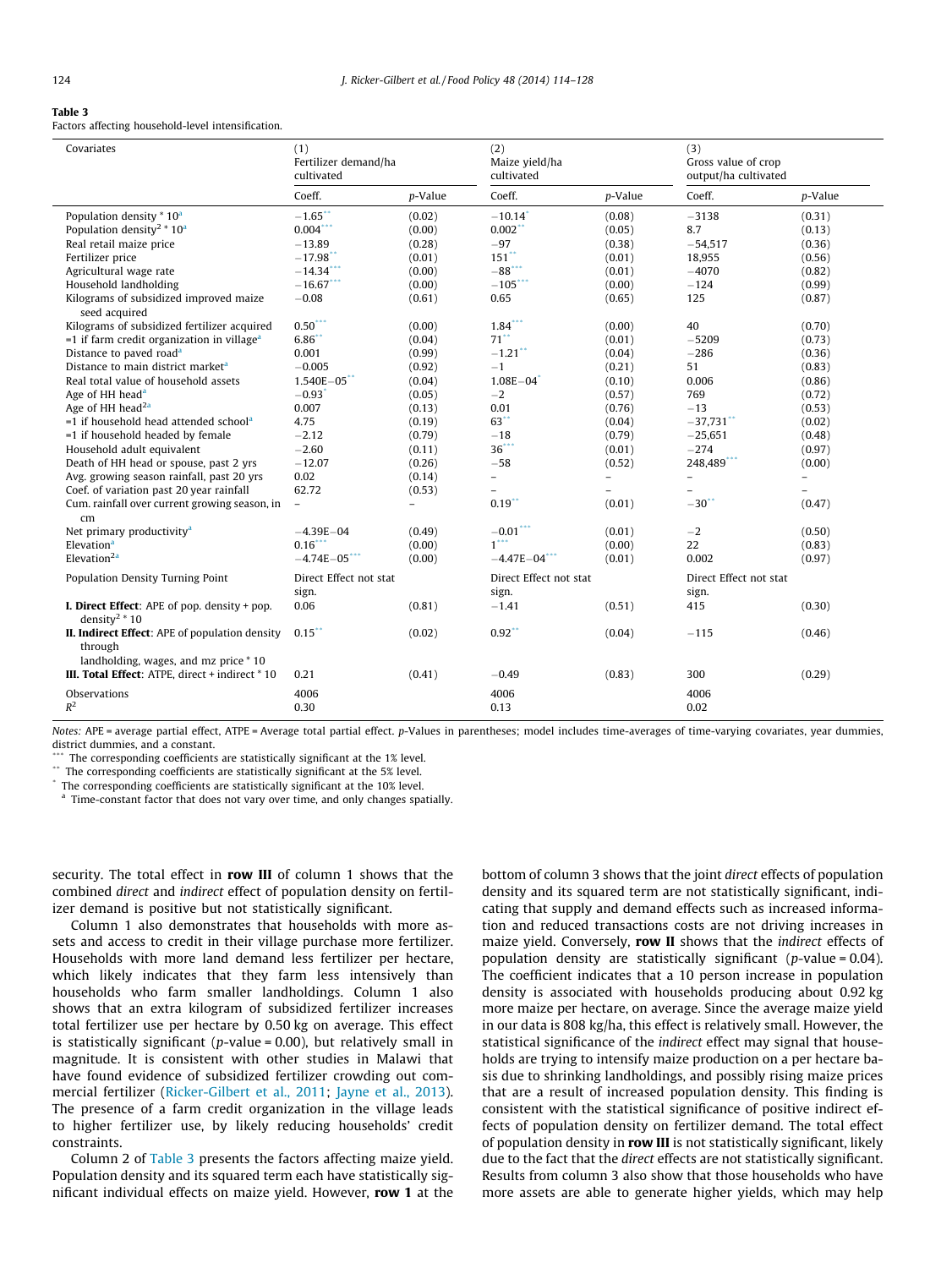wealthier households offset the negative effects of population density.

Column 2 also shows that an additional kilogram of subsidized fertilizer raises maize production by 1.84 kg on average (p-value = 0.00). This effect is positive, and may provide evidence that subsidized fertilizer helps farmers intensify maize output in the face of rising population density and declining farm size. The magnitude of the effect is relatively small, which is consistent with the recent literature on the topic [\(Lunduka et al., forthcoming\)](#page-14-0). Agroecological variables also seem to play a role in determining maize yields. Areas with more rainfall during the growing season obtain higher yields, which is not surprising. Higher elevation areas also have higher yields. In addition, households further from paved roads get lower maize yields, which speaks to the importance of market access. Having a farm credit organization in the village leads to higher yields, likely because it facilitates access to modern inputs.

Column 3 of [Table](#page-10-0) 3 presents factors affecting real gross value of crop output per hectare. This measure provides an estimate of the value of household-level intensification across all crops grown by the household. The results from column 3 indicate that population density does not have a statistically significant direct, indirect or total effect on crop revenue. This may mean that households are not able to switch to higher value crops as population density increases, possibly due to lack of transport and perishability of higher value fruit and vegetables. It could also have to do with the fact that tobacco prices have been low in recent years. Since tobacco is the main cash crop for smallholders in Malawi, low tobacco prices will reduce the value of crop output.

The findings from both columns 2 and 3 of [Table](#page-10-0) 3 provides some evidence that households may focus on maize production as population density rises. Since land available for cultivation is fixed in many high density areas, maize could be crowding out production of other crops. A recent study in Malawi suggests that the input subsidy program may be promoting maize production, which is its goal, at the expense of other crops ([Chibwana et al., 2011\)](#page-13-0). The idea that farmer in high density areas may be using the subsidy to produce maize, possibly at the cost of reducing production of other crops is supported by [Fig. 4](#page-6-0) which shows that households in areas of high density have been acquiring more subsidized fertilizer on a per hectare basis than households in other areas. Households may be emphasizing maize production to ensure their food security, but this could have negative effects on household income and nutrition, if production of other crops are being ignored. It is surprising to note that in column 3 households experiencing a recent adult death have much higher value of crop output per hectare than others. It could be that these households are older, more established and have more land, assets, and income.

## Determinates of household well-being

Column 1 of [Table](#page-12-0) 4 presents the factors affecting household off-farm income per adult equivalent. Results show that population density and population density squared each have individually statistically significant direct effects on off-farm income per capita. Row I at the bottom of column 2 also shows that population density and population density squared have a statistically significant joint *direct* effect on off-farm income per capita (p-value = 0.00). The coefficient means that a 10 person increase in population density raises off-farm income by 197 kwacha (roughly US \$1.31) on average. Since a 100 person increase in population density is associated with a US \$13.10 increase in off-farm income per person the effect while not huge, is fairly meaningful in economic magnitude. It is important to note that the turning point in this relationship occurs at 295 people/km<sup>2</sup>, which is about the 85th percentile in the population density distribution. The indirect effect is not statistically significant, but the total effect largely results from the direct effects of population density on off-farm income. The findings from column 2 provide evidence that households in areas of higher population density are turning towards off-farm income to earn a living. This finding is consistent with the descriptive analysis in [Fig. 6](#page-7-0) that shows rising off-farm income per adult equivalent as population density increases. The fact that most of the increases in off-farm income come from the direct effects, which are likely the result of market and institutional development may be an encouraging sign. However, the quadratic relationship indicates that above the 85th percentile of the population distribution, the increases in off-farm income per capita from population density reverse and begin to decline. This could mean that direct effects such as market development may not be large enough for households in very high density areas to increase per capita off-farm income. In addition, recall from [Fig. 8](#page-8-0) that much of the off-farm income for rural households in Malawi comes from menial jobs such as piece-meal agricultural labor, petty trading, and social safety nets.

Column 2 of [Table](#page-12-0) 4 shows the factors influencing total household income per adult equivalent. Results from this column demonstrate that population density and its square term each have individually statistically significant impacts on total household income per capita. The joint direct effect in row I is also significant  $(p$ -value = 0.00) and indicates that a 10 person increase in population density raises total household income by 220 Malawi kwacha (roughly US \$1.47) on average. This finding has reasonable economic meaning for smallholders, many of whom live on little more than US \$1.00 per day. The turning point in this relationship occurs at 350 people/km<sup>2</sup>, which is about the 92nd percentile of the population density distribution.

The findings about total household income are similar to the finding on off-farm income in column 1 in [Table 4.](#page-12-0) Our results show that there is some positive impact on household income from population density, but those gains come from off-farm income rather than from intensification in agricultural production. There could be some ''pull'' factors at play because there may be more off-farm jobs available in areas of high population density through market and institutional development. Conversely, there could be some ''push'' factors occurring because as population density increases, farm sizes shrink, and agriculture becomes less viable forcing households to turn towards off-farm work to earn a living. It is also important to note that households where the head has attended school have higher income per capita on average then households with uneducated heads, which speaks to the importance of education in providing opportunities to become better farm managers and/or seek better off-farm opportunities.

# Conclusions

The objective of this study is to estimate the impacts of rural population density on agricultural intensification and household well-being in Malawi. High population density and access to arable land are widespread issue in Malawi, and are particularly acute in the central and southern part of the country.

Several important conclusions regarding the relationship between population density, intensification, and well-being emerge from this study. First, higher population densities are associated with smaller landholding. At the average landholding size of 1.2 ha, an increase in population density of 100 people decreases average landholding size by 0.12 ha, which is fairly significant given that farms are very small in Malawi.

Second, higher population density initially leads to higher agricultural wage rates, but this trend reverses at a population density per square kilometer of 257, near the 70th percentile of the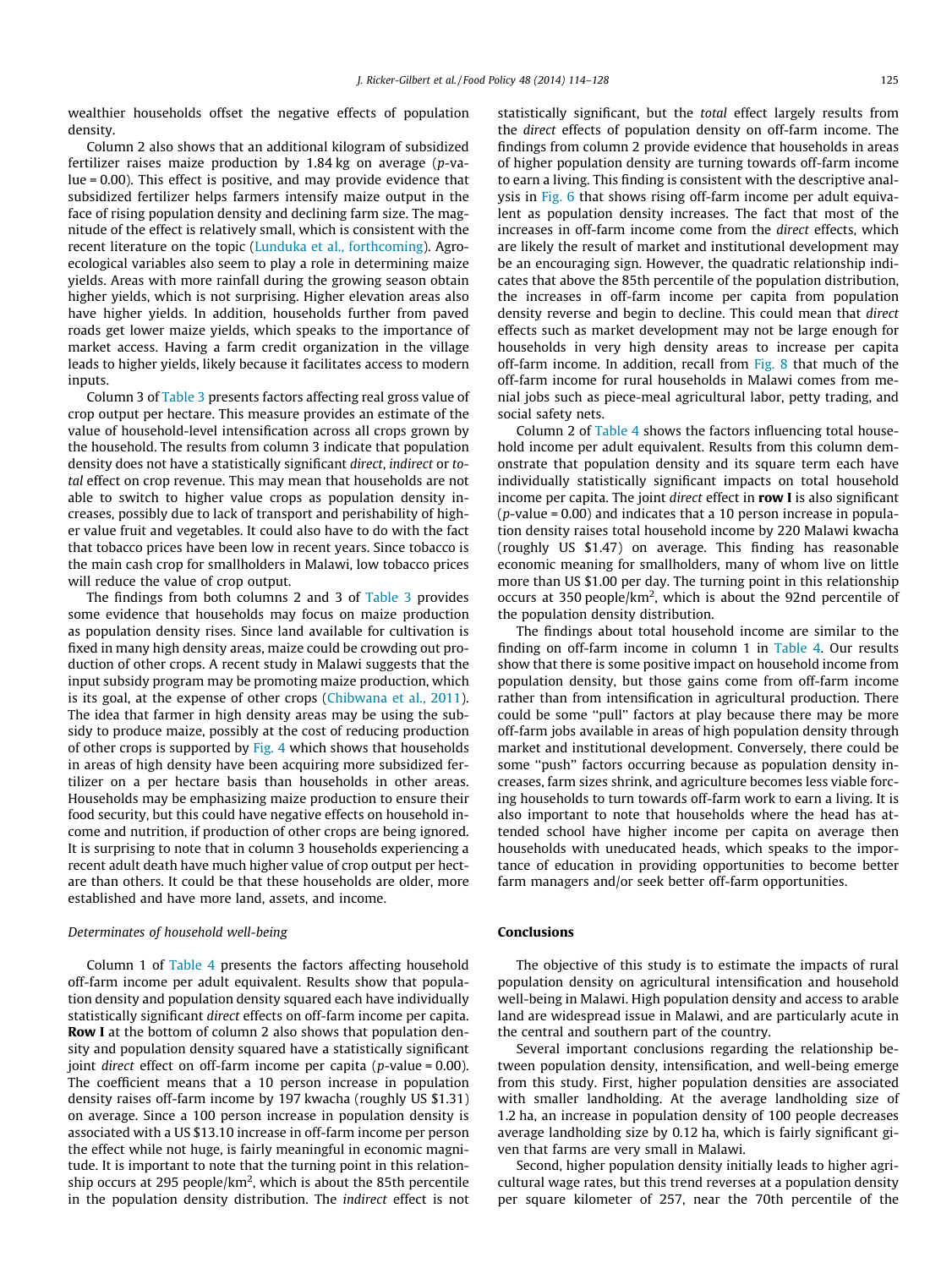#### <span id="page-12-0"></span>Table 4

Factors affecting household well-being.

| Covariates                                                                                          | (1)<br>Off-farm income/AE |         | (2)<br>Total household income/AE |         |
|-----------------------------------------------------------------------------------------------------|---------------------------|---------|----------------------------------|---------|
|                                                                                                     | Coeff.                    | p-Value | Coeff.                           | p-Value |
| Population density * 10 <sup>a</sup>                                                                | 601***                    | (0.00)  | $555***$                         | (0.00)  |
| Population density <sup>2</sup> * $10a$                                                             | $-0.99$ ***               | (0.00)  | $-0.08$                          | (0.02)  |
| Real retail maize price                                                                             | 2902                      | (0.38)  | 2643                             | (0.48)  |
| Fertilizer price                                                                                    | 57                        | (0.97)  | 50                               | (0.98)  |
| Agricultural wage rate                                                                              | $-2218$ **                | (0.02)  | $-4814$ ***                      | (0.00)  |
| Household landholding                                                                               | $-946$                    | (0.12)  | 680                              | (0.32)  |
| Kilograms of subsidized improved maize seed acquired                                                | $-6$                      | (0.89)  | 39                               | (0.41)  |
| Kilograms of subsidized fertilizer acquired                                                         | 0.50                      | (0.93)  | $17***$                          | (0.01)  |
| $=1$ if farm credit organization in village <sup>a</sup>                                            | 3877***                   | (0.00)  | $3265$ <sup>*</sup>              | (0.00)  |
| Distance to paved road <sup>a</sup>                                                                 | $-47$ $+100$              | (0.01)  | $-66$ ***                        | (0.00)  |
| Distance to main district market <sup>a</sup>                                                       | $-2$                      | (0.87)  | $-7$                             | (0.64)  |
| Real total value of household assets                                                                | 0.003                     | (0.12)  | $0.006***$                       | (0.00)  |
| Age of household head in first survey year <sup>a</sup>                                             | 42                        | (0.73)  | 50                               | (0.72)  |
| Age of household head in first survey year <sup>2a</sup>                                            | $-1$                      | (0.53)  | $-1$                             | (0.62)  |
| $=1$ if household head attended school <sup>a</sup>                                                 | 1437                      | (0.11)  | 1960                             | (0.06)  |
| =1 if household headed by female                                                                    | $-5449$ <sup>*</sup>      | (0.01)  | $-5812$                          | (0.01)  |
| Household adult equivalent                                                                          | $-892$ <sup>*</sup>       | (0.03)  | $-1833$                          | (0.00)  |
| Death of household head or spouse, past 2 yrs                                                       | 2745                      | (0.31)  | 3411                             | (0.26)  |
| Net primary productivity <sup>a</sup>                                                               | 0.29                      | (0.07)  | 0.26                             | (0.15)  |
| Elevation <sup>a</sup>                                                                              | $-3$                      | (0.57)  | $-7$                             | (0.32)  |
| Elevation $2a$                                                                                      | 0.004                     | (0.21)  | 0.004                            | (0.30)  |
| Cum, rainfall over current growing season, in cm                                                    | 0.28                      | (0.90)  | 3                                | (0.29)  |
| Population Density Turning Point                                                                    | 295                       | 350     |                                  |         |
| <b>I. Direct effect:</b> APE of population density + pop Density <sup>2</sup> * 10                  | $197***$                  | (0.00)  | $220^{**}$                       | (0.00)  |
| <b>II. Indirect Effect:</b> APE of population density through landholding, wages, and mz price * 10 | 13                        | (0.22)  | $-12$                            | (0.35)  |
| III. Total Effect: ATPE. direct + indirect * 10                                                     | $210***$                  | (0.00)  | $208***$                         | (0.00)  |
| Observations                                                                                        | 4006                      |         | 4006                             |         |
| $R^2$                                                                                               | 0.05                      |         | 0.07                             |         |

Notes: APE = average partial effect, ATPE = Average total partial effect. p-Values in parentheses; model includes time averages of time-varying covariates, year dummies, district dummies, and a constant.

\*\*\* The corresponding coefficients are statistically significant at the 1% level.

The corresponding coefficients are statistically significant at the 5% level.

The corresponding coefficients are statistically significant at the 10% level.

<sup>a</sup> Time-constant factor that does not vary over time, and only changes spatially.

population density distribution in our sample. The concave relationship may indicate that wage rates get bid up at low levels of population density as labor is a relatively scarce resource. Once a certain level of population density is reached however, wage rates decline as labor becomes cheap relative to land. This finding is generally consistent with the both the [Boserup \(1965\)](#page-13-0) and induced innovation hypotheses.

Third, population density is found to put some upward pressure on maize prices in Malawi. A 10 person increase in population density increases retail maize prices by 0.2% on average. This finding provides some evidence that there may be more demand for food in areas of high population density, and that maize may move from low density to high density areas with a mark-up for transport costs.

Fourth, evidence from this study suggests that increased population density has a small positive effect on fertilizer demand per hectare. This effect operates through indirect channels, like smaller landholding that is caused by increased population density. Input intensification seems to be going to maize production, as our results show a slight increase in maize yields from population density that also operates through indirect channels. We find that population density has no statistically significant effect on gross value of crop output per hectare, which could be due to lack of transport and perishability of higher value fruit and vegetables, along with lower prices for tobacco during the recent years of the study, which may have reduced farmers' incentives to plant it.

Fifth, we find that population density has a modest positive effect on total household income per capita, as a 10 person increase in population density raises per capita income by 220 Malawi kwacha (roughly US \$1.39) on average. Most of this increase comes from gains off-farm, as the direct effects of population density such as market and institutional development may be providing some opportunities for people to work away from their own farm. However the descriptive analysis in this study indicates that much of the off-farm activities people engage in are relatively menial, such as piece-meal agricultural labor, petty trading, fishing, or selling charcoal, which offer few opportunities for livelihood improvement.

The overall picture that emerges from this study is that increases in population density are associated with reduced farm size, lower agricultural wage rates, and higher maize prices in Malawi. Any input intensification that occurs seems to be going to increasing maize yields, possibly in an attempt to improve household food security, as soils degrade and maize prices increase. Related to this, we find no evidence that increases in population density allow farmers to increase crop revenue per hectare. As a result, households in more densely populated areas increasingly rely on off-farm income to earn a living, but there appears to be a population density threshold beyond which households can no longer increase off-farm income per capita. Households who have relatively large landholdings, many assets, and have been to school appear to be able to increase intensification and well-being regardless of population density. Community-level characteristics and agronomic factors also play an important role in the ability of households to intensify production, and improve well-being. Households in areas with higher rainfall and higher elevation get higher maize yields, as do households that are closer to paved roads. The presence of a farm credit organization is associated with more fertilizer use per hectare, higher yields, off-farm income and total households income.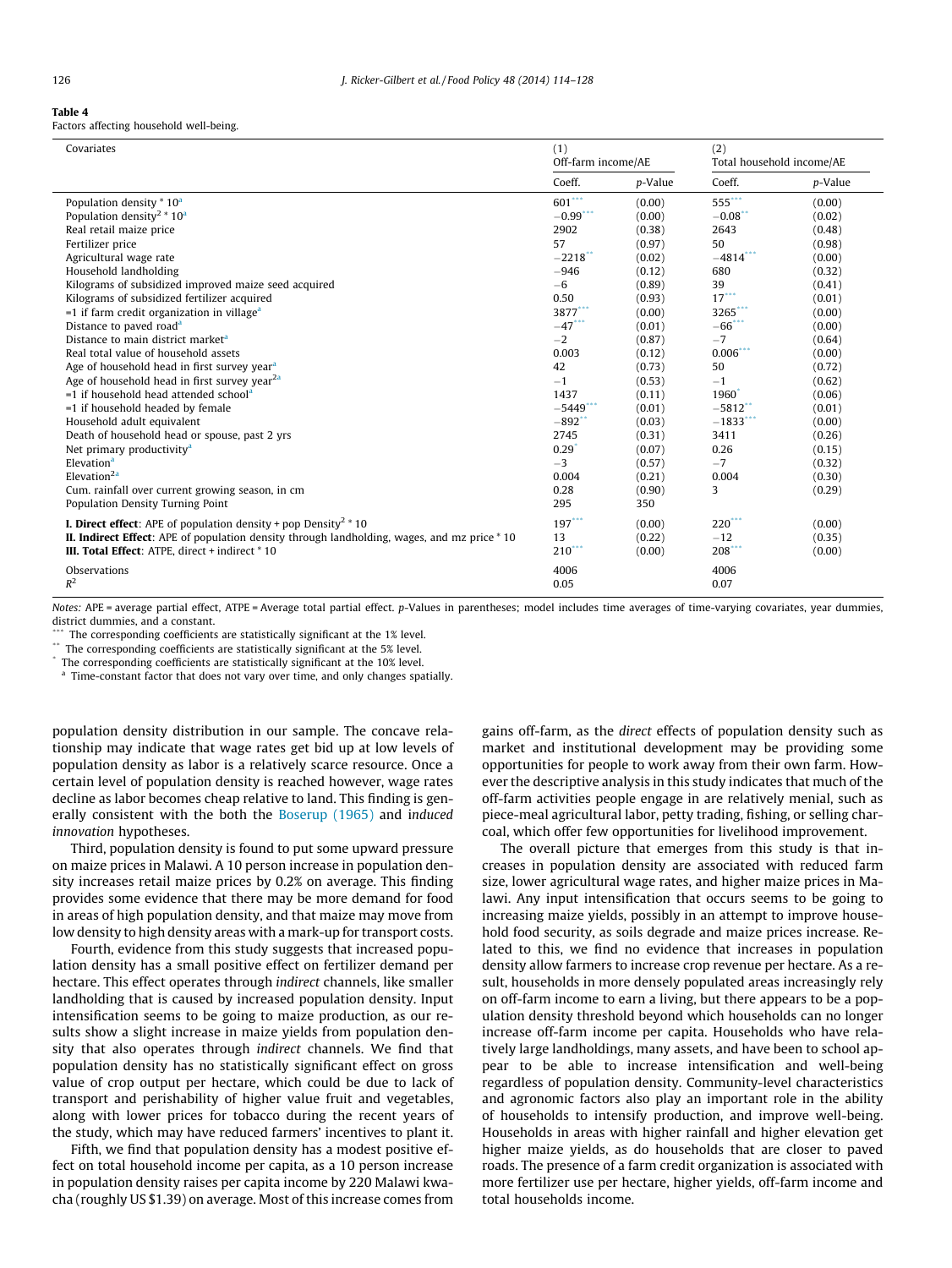<span id="page-13-0"></span>Findings from this study raise questions about the viability of smallholder agriculture in rural areas of high population density in Malawi. The fact that limited resource farmers in densely populated areas seem to be focusing resources on maize cultivation to ensure their own food security is unsustainable given population growth, shrinking farm sizes, and declining soil fertility. We find that the input subsidy program has made a small positive impact on fertilizer intensification, and maize production. However it has not increased gross value of crop output, and may have caused an expansion of maize production at the expense of other crops. Our results highlight the need for policies that facilitate credit access, improve transportation, and develop markets for high valued products, so that farmers in areas of high population density can increase farm income per hectare. However, there are people in areas of high rural population density who have such small landholdings that agriculture may not be a realistic possibility for earning a living. Therefore, policies that allow households to buy and sell land, facilitate migration and help develop the non-farm sector are crucial. Finally we find that households where the head has attended school have higher incomes than other households. This illustrates the need for government to invest in education so that future generations of Malawian can recognize new opportunities both inside and outside of agriculture.

# Appendix A. Descriptive statistics for variables used in the analysis

|                                                            | Mean   | Median   |
|------------------------------------------------------------|--------|----------|
| Dependent variables                                        |        |          |
| Household landholding in Ha <sup>a</sup>                   | 1.07   | 0.81     |
| Real agricultural wage rate, in 2009                       | 257    | 198      |
| kwacha/day <sup>a</sup>                                    |        |          |
| Real retail maize price (kwacha/kg) $a$                    | 28     | 25       |
| Total fertilizer use (kg/ha)                               | 89     | 62       |
| Maize yield (kg/ha)                                        | 808    | 576      |
| Real gross value of crop output (kwacha/<br>ha)            | 40,091 | 17,784   |
| Real off-farm income (kwacha/AE)                           | 6991   | 1943     |
| Real total household income (kwacha/AE)                    | 12,636 | 6884     |
| Covariates                                                 |        |          |
| Population density <sup>b</sup>                            | 203    | 196      |
| Population density squared <sup>b</sup>                    | 53,845 | 38,818   |
| Real commercial fertilizer price (kwacha/                  | 93     | 81       |
| kg)                                                        |        |          |
| $=$ 1 if farm credit organization in village $\rm{^b}$     | 0.37   |          |
| Distance to paved road, in km <sup>b</sup>                 | 19     | 10       |
| Distance to main district market, in km <sup>b</sup>       | 40     | 35       |
| Real total value of household assets, in<br>kwacha         | 50,657 | 12,550   |
| Kilograms of subsidized fertilizer<br>acquired             | 44.18  | 10       |
| Kilograms of subsidized seed acquired                      | 1.24   | $\Omega$ |
| Age of household head in first survey<br>vear <sup>b</sup> | 45     | 42       |
| Age of household head in first survey year<br>squared b    | 2319   | 1764     |
| =1 if household head attended school <sup>b</sup>          | 0.73   |          |
| =1 if household headed by female                           | 0.27   |          |
| Household adult equivalent                                 | 4.14   | 3.92     |
| Death of household head or spouse, past<br>2 yrs           | 0.03   |          |
| Net primary productivity (NPP) <sup>b</sup>                | 8823   | 7599     |
|                                                            |        |          |

# Descriptive statistics for variables used in the analysis (continued)

|                                                                               | Mean           | Median         |
|-------------------------------------------------------------------------------|----------------|----------------|
| Elevation (meters above sea level) <b>b</b><br>Elevation squared <sup>b</sup> | 880<br>893,556 | 843<br>710,502 |
| Cum, rainfall over current growing<br>season in cm                            | 960            | 978            |
| Average of growing season rainfall, past<br>20 years in cm                    | 9901           | 9638           |
| CV past 20 year rainfall, in cm                                               | በ 21           | O 21           |

Note: Real prices are in 2009 Malawi kwacha, US \$1.00  $\approx$  150 Malawi kwacha during survey periods.

Variable is a dependent variable in some equations and a covariate in others.

**b** Time-constant factor that does not vary over time, and only changes spatially.

# References

- [Alwang, J., Siegel, P.B., 1999. Labor shortages on small landholdings in Malawi:](http://refhub.elsevier.com/S0306-9192(14)00041-4/h0005) [implications for policy reforms. World Dev. 27 \(8\), 1461–1475](http://refhub.elsevier.com/S0306-9192(14)00041-4/h0005).
- Awudu, A., 2007. Spatial and Vertical Price Transmission in Food Staples Market Chains in Eastern and Southern Africa: What is the Evidence? Paper Prepared for the Conference on Staple Food Trade and Market Policy Options for Promoting Development in Eastern and Southern Africa, 1–2 March 2007, Rome, Italy.
- Balk, D., Yetman, G., 2004. The Global Distribution of Population: Evaluating the Gains in Resolution Refinement. Working Paper. Center for International Earth Science Information Network (CIESIN), Columbia University.
- [Binswanger, H., McIntire, J., 1987. Behavioral and material determinants of](http://refhub.elsevier.com/S0306-9192(14)00041-4/h0020) production relations [in land-abundant tropical agriculture. Econ. Dev. Cult.](http://refhub.elsevier.com/S0306-9192(14)00041-4/h0020) [Change 36 \(1\), 73–99.](http://refhub.elsevier.com/S0306-9192(14)00041-4/h0020)
- [Boserup, E., 1965. The Conditions of Agricultural Growth: The Economics of](http://refhub.elsevier.com/S0306-9192(14)00041-4/h0030) [Agrarian Change under Population Pressure. Allen & Unwin, London.](http://refhub.elsevier.com/S0306-9192(14)00041-4/h0030)
- Bremner, J., 2012. Population and Food Security: Africa's Challenge. Population Reference Bureau, Policy Brief. <[http://www.prb.org/pdf12/population-food](http://www.prb.org/pdf12/population-food-security-africa.pdf)[security-africa.pdf>](http://www.prb.org/pdf12/population-food-security-africa.pdf).
- [Chibwana, C., Fisher, M., Shively, G., 2011. Land allocation effects of agricultural](http://refhub.elsevier.com/S0306-9192(14)00041-4/h0045) input subsidies [in Malawi. World Dev. 40 \(1\), 124–133](http://refhub.elsevier.com/S0306-9192(14)00041-4/h0045).
- Chirwa, E., 2008. Land Tenure, Farm Investments and Food Production in Malawi. Institutions and Pro-Poor Growth (IPPG) Discussion Paper Series No. 18.
- Climate Research Unit (CRU), University of East Anglia, 2011. CRU-TS 3.1 Climate Database. CRU Time Series (TS) High Resolution Gridded Datasets, NCAS British Atmospheric Data Centre. [<http://badc.nerc.ac.uk/view/](http://badc.nerc.ac.uk/view/badc.nerc.ac.uk__ATOM__dataent_1256223773328276) [badc.nerc.ac.uk\\_\\_ATOM\\_\\_dataent\\_1256223773328276>](http://badc.nerc.ac.uk/view/badc.nerc.ac.uk__ATOM__dataent_1256223773328276).
- [Dorward, A., 2006. Markets and pro-poor agricultural growth: insights from](http://refhub.elsevier.com/S0306-9192(14)00041-4/h0065) livelihood and [informal rural economy models in Malawi. Agric. Econ. 35,](http://refhub.elsevier.com/S0306-9192(14)00041-4/h0065) [157–169](http://refhub.elsevier.com/S0306-9192(14)00041-4/h0065).
- [Dorward, A., Chirwa, E., 2011. The Malawi agricultural input subsidy programme:](http://refhub.elsevier.com/S0306-9192(14)00041-4/h0070) [2005–6 to 2008–9. Int. J. Agric. Sustain. 9 \(1\), 232–247](http://refhub.elsevier.com/S0306-9192(14)00041-4/h0070).
- [Drechsel, P., Gyiele, L., Kunze, D., Olufunke, C., 2001. Population density, soil](http://refhub.elsevier.com/S0306-9192(14)00041-4/h0075) [nutrient depletion, and economic growth in sub-Saharan Africa. Ecol. Econ. 38,](http://refhub.elsevier.com/S0306-9192(14)00041-4/h0075) [251–258](http://refhub.elsevier.com/S0306-9192(14)00041-4/h0075).
- FAOSTAT, 2012. Food and Agriculture Organization of the United Nations. <[http://](http://faostat3.fao.org/home/index.html) [faostat3.fao.org/home/index.html>](http://faostat3.fao.org/home/index.html).
- [Goldewijk, K., Beusen, A., de Vos, M., van Drecht, G., 2011. The HYDE 3.1 spatially](http://refhub.elsevier.com/S0306-9192(14)00041-4/h0085) explicit database [of human induced land use change over the past 12,000 years.](http://refhub.elsevier.com/S0306-9192(14)00041-4/h0085) [Glob. Ecol. Biogeogr. 20 \(1\), 73–86.](http://refhub.elsevier.com/S0306-9192(14)00041-4/h0085)
- Gondwe, D.O.C., 2002. Land Reform in Malawi. Presented at the Annual Meeting for FIG Commission 7 in Pretoria, South Africa, From 4th–8th November, 2002. [<http://www.fig.net/commission7/pretoria\\_2002/papers/](http://www.fig.net/commission7/pretoria_2002/papers/SYM_LR_PRETORIA_PAPER_GONDWE.pdf) [SYM\\_LR\\_PRETORIA\\_PAPER\\_GONDWE.pdf>](http://www.fig.net/commission7/pretoria_2002/papers/SYM_LR_PRETORIA_PAPER_GONDWE.pdf)
- Government of Malawi (GOM), 2002. Malawi National Land Policy. Ministry of Lands, Physical Planning, and Surveys, Lilongwe.
- Haggblade, S., Hazell, P.B.R., Reardon, T., 2009. Transforming the Rural Nonfarm Economy. Issue Briefs 58. International Food Policy Research Institute (IFPRI), Washington, DC.
- [Hayami, Y., Ruttan, V., 1971. Agricultural Development: An International](http://refhub.elsevier.com/S0306-9192(14)00041-4/h0105) Perspective. Johns [Hopkins Press, Baltimore](http://refhub.elsevier.com/S0306-9192(14)00041-4/h0105).
- [Jayne, T.S., Mather, D., Mason, N., Ricker-Gilbert, J., 2013. ''How do fertilizer subsidy](http://refhub.elsevier.com/S0306-9192(14)00041-4/h9000) [programs affect total fertilizer use? A synthesis of the evidence on ''crowding](http://refhub.elsevier.com/S0306-9192(14)00041-4/h9000) [in/out'' in sub-Saharan Africa. Agric. Econ. 44 \(6\), 687–703](http://refhub.elsevier.com/S0306-9192(14)00041-4/h9000).

[Kanyongolo, E., 2005. Land occupations in Malawi: challenging the neoliberal order.](http://refhub.elsevier.com/S0306-9192(14)00041-4/h0110) [In: Moyo, S., Yeros, P. \(Eds.\), Reclaiming the Land: The Resurgence of Rural](http://refhub.elsevier.com/S0306-9192(14)00041-4/h0110) [Movements in Africa, Asia and Latin America. Zed Books, London and New York.](http://refhub.elsevier.com/S0306-9192(14)00041-4/h0110)

[Kishindo, P., 2004. Customary land tenure and the new land policy in Malawi. J.](http://refhub.elsevier.com/S0306-9192(14)00041-4/h0115) [Contemp. Afr. Stud. 22 \(2\), 213–225.](http://refhub.elsevier.com/S0306-9192(14)00041-4/h0115)